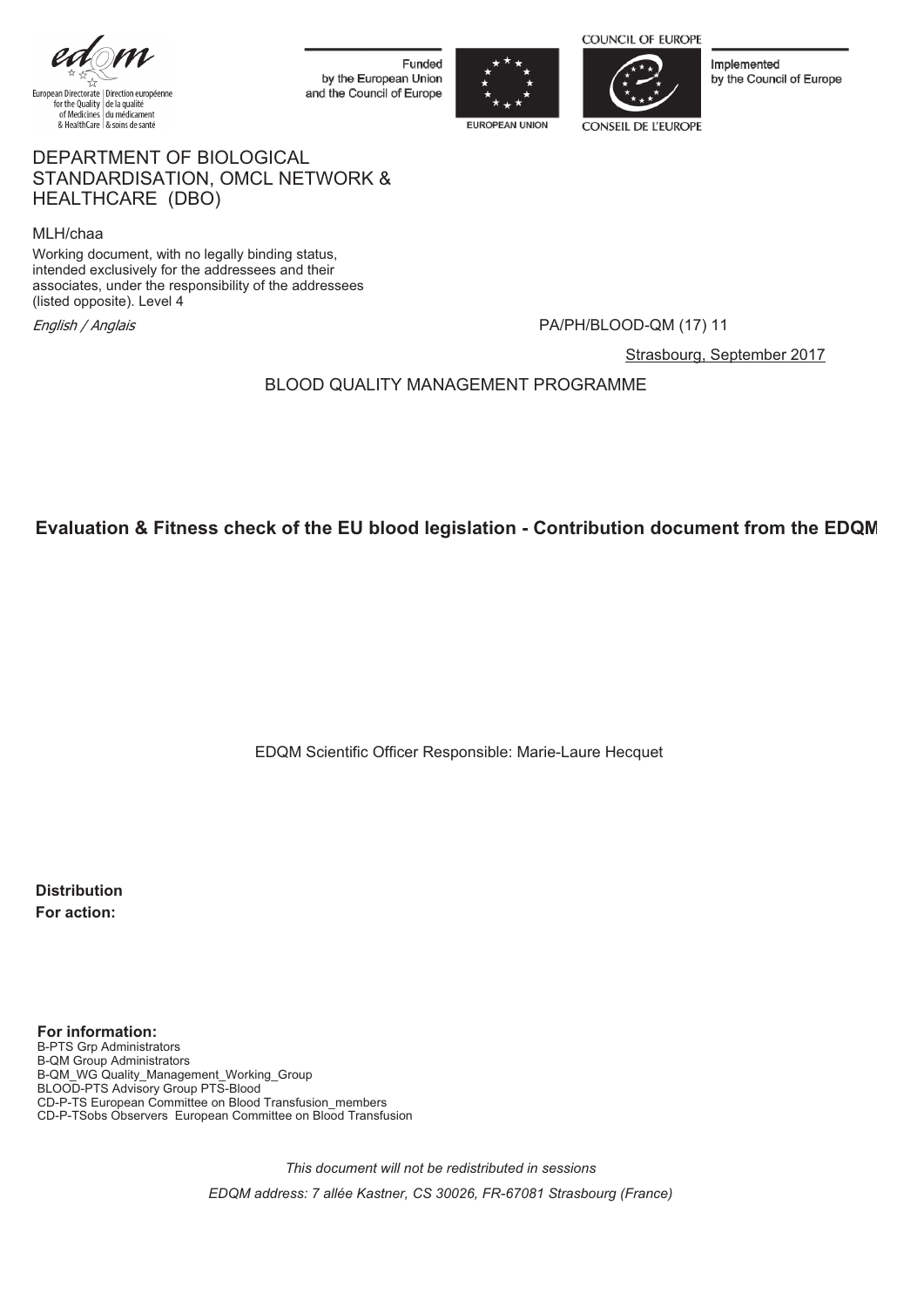EDQM

# **EVALUATION & FITNESS CHECK OF THE EU BLOOD LEGISLATION**

**Contribution from the European Directorate for the Quality of Medicines and Healthcare/Council of Europe**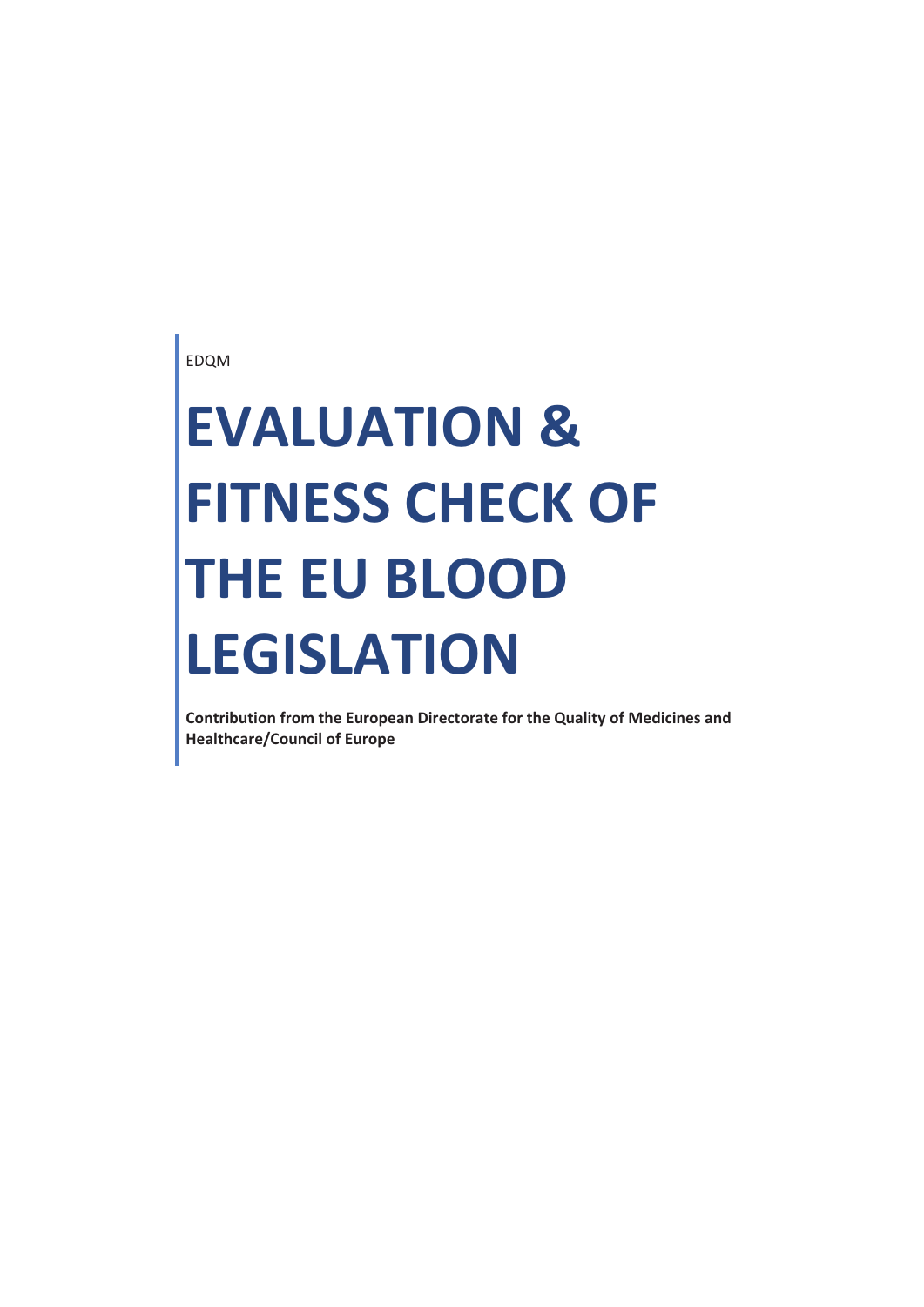#### **General Statement**

- This report has been drafted by the EDQM Scientific Officer, Marie-Laure Hecquet and is
- supported by the EDQM B-PTS and EDQM B-QM groups of experts.

## **For further information please contact**

- Marie-Laure Hecquet, Scientific Officer
- Department of Biological Standardisation, OMCL Network & HealthCare EDQM, Council of
- Europe
- 7 allée Kastner
- CS 30026
- F-67081 STRASBOURG, FRANCE
- Email: marie-laure.hecquet@edqm.eu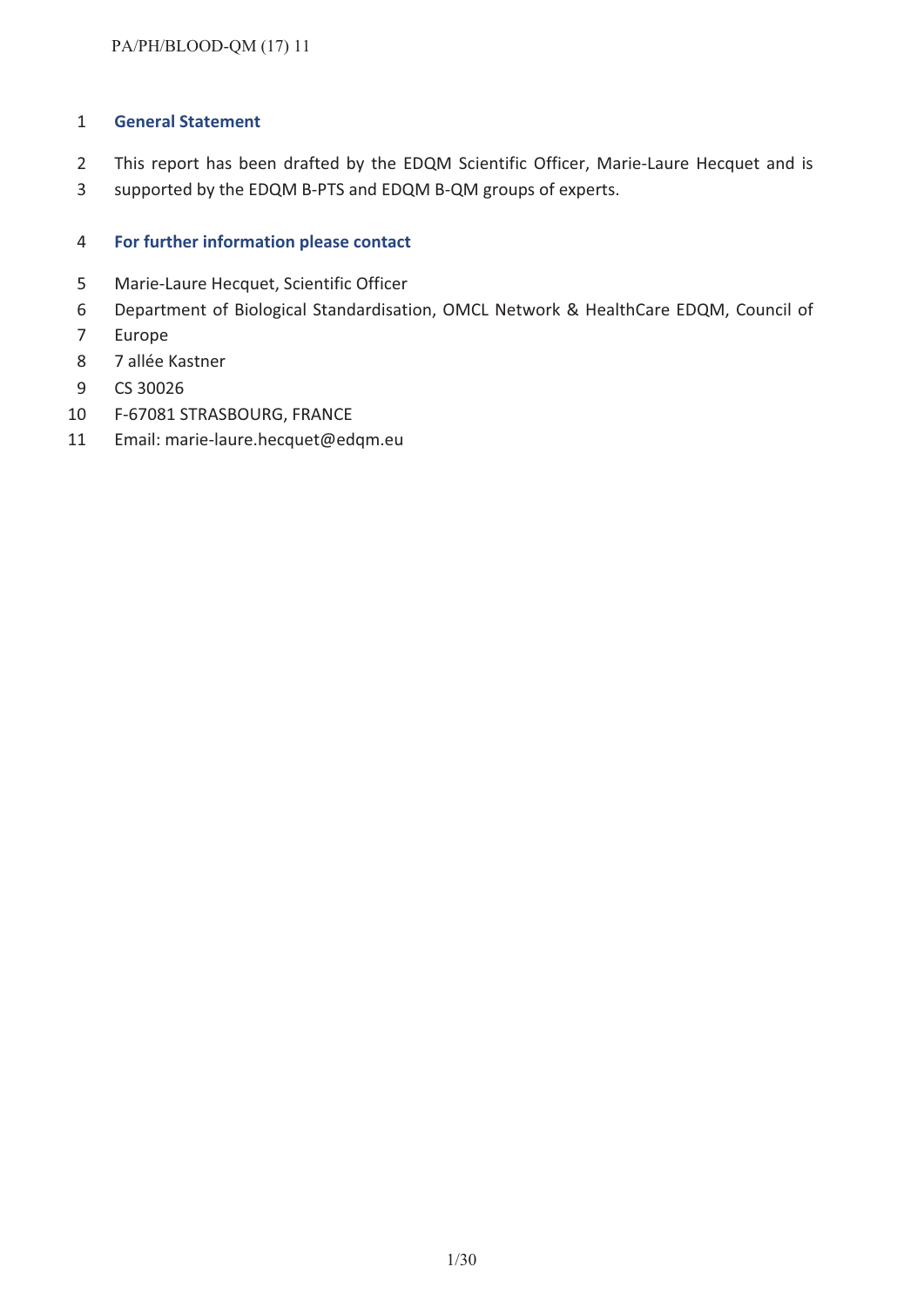# **Contents**

| 1  |                                                                                |
|----|--------------------------------------------------------------------------------|
| 2  | 1.                                                                             |
| 3  | 2.                                                                             |
| 4  | Relevance, effectiveness and efficiency of the EU blood legislation 10<br>2.1. |
| 5  | 2.1.1.                                                                         |
| 6  | 2.1.2.                                                                         |
| 7  | 2.1.3.                                                                         |
| 8  | 2.1.3.1.                                                                       |
| 9  | 2.1.3.2.                                                                       |
| 10 | 2.1.4.                                                                         |
| 11 | 2.1.4.1.                                                                       |
| 12 | 2.1.4.2.                                                                       |
| 13 | 2.2.                                                                           |
| 14 | 2.3.                                                                           |
| 15 | 3.                                                                             |
| 16 |                                                                                |
| 17 |                                                                                |
| 18 |                                                                                |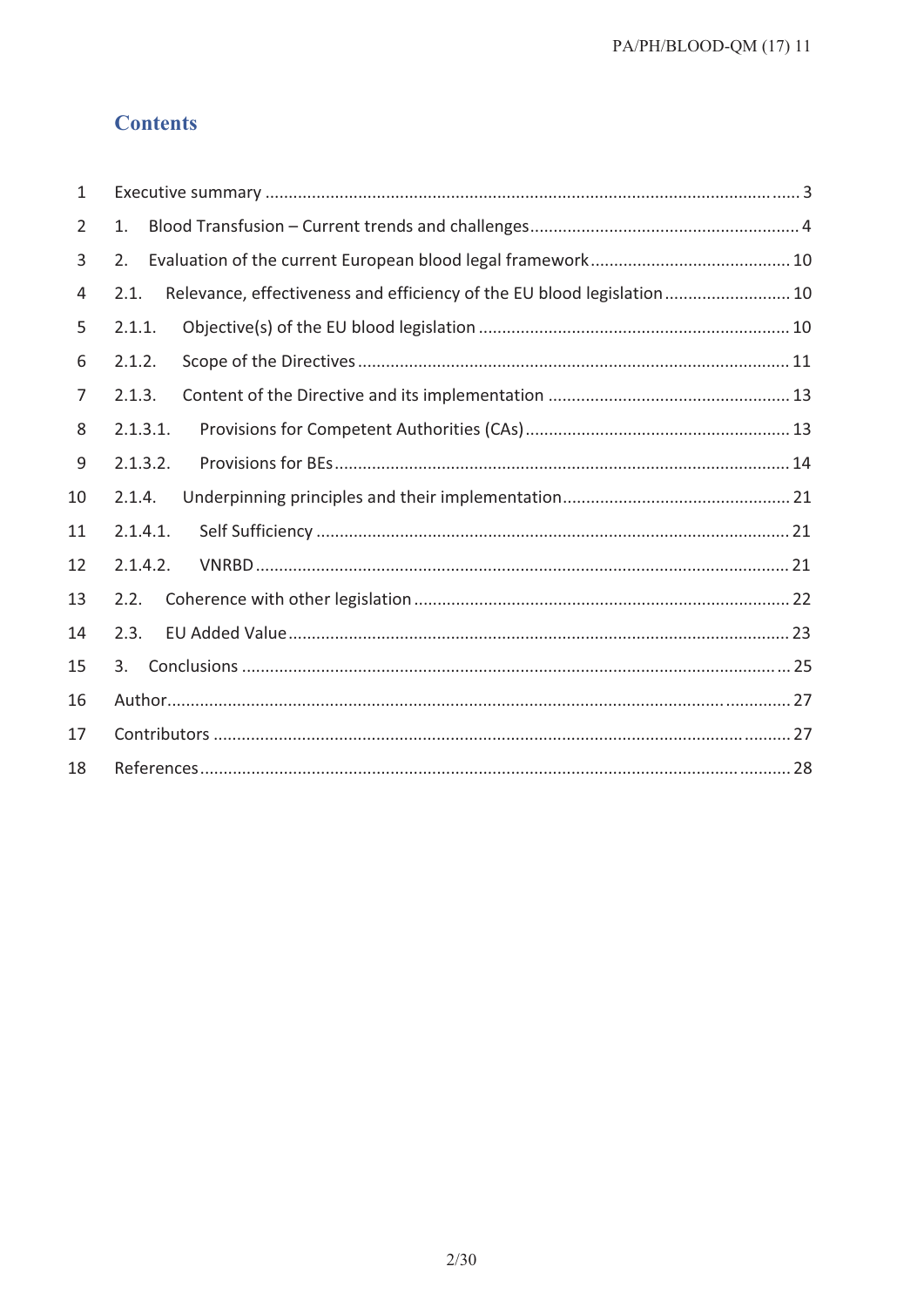# **Executive summary**

- This document provides a non-exhaustive evaluation of the European Union (EU) blood
- legislation. It was produced based on desk research and scientific evidence collected as part of EDQM's activities.
- The first part of this report describes major current trends in the blood transfusion field as
- well as a number of challenges that the blood sector is facing nowadays, in particular
- related to the collection and use of blood components, self-sufficiency, Voluntary Non-
- Remunerated Blood Donation (VNRBD), blood safety, scientific and technical developments
- and socio-economic changes. The second part provides an evidence-based evaluation and
- fitness check of the EU blood legislation in the light of current trends and challenges.
- The report concludes with a number of key messages and recommendations intended to
- illustrate how future EU blood legislation may help to achieve new regulatory needs.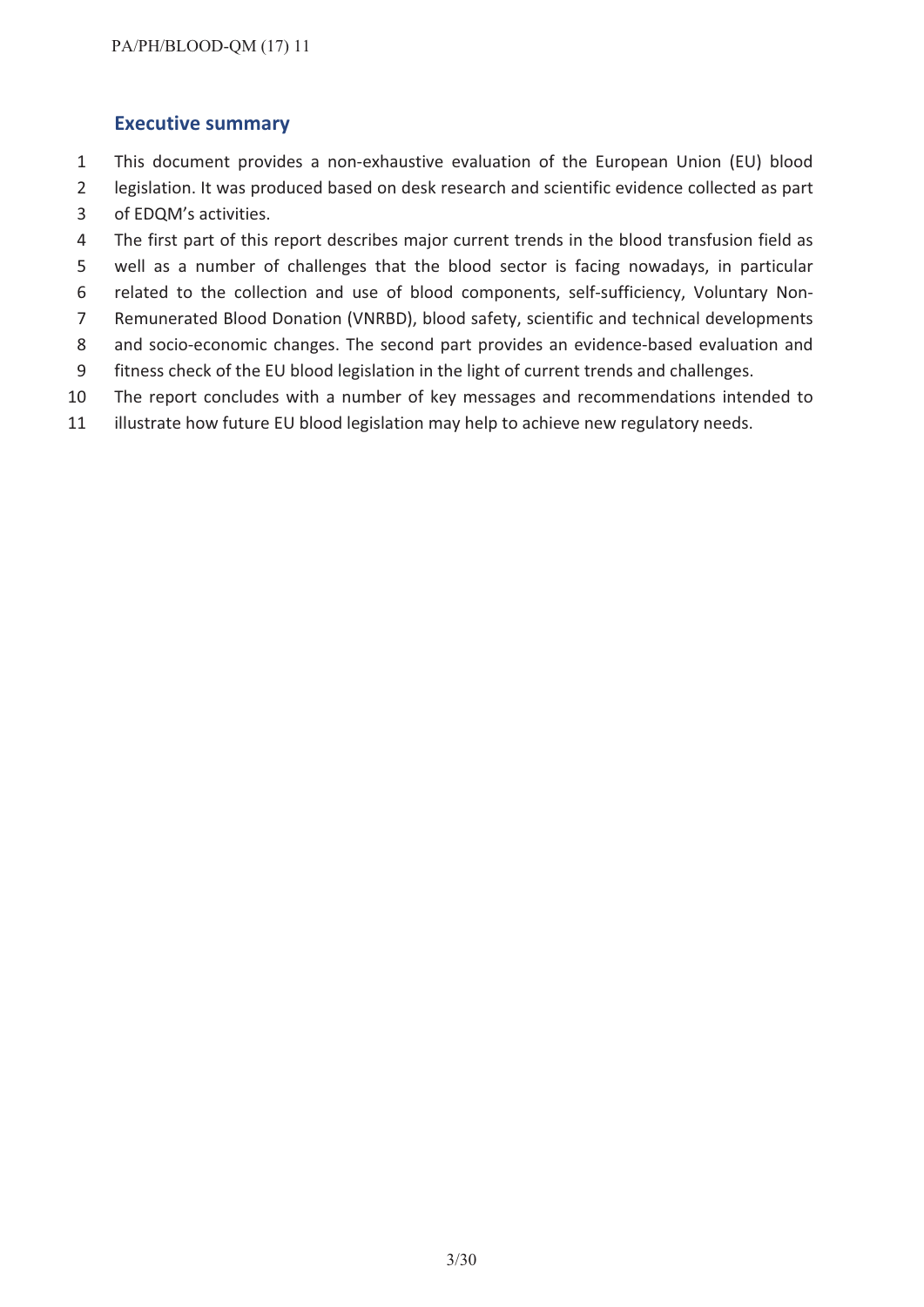#### **1. Blood Transfusion – Current trends and challenges**

 With a view to providing a comprehensive evaluation of the current status of the EU legislation on blood and assessing its fitness with regards to the current circumstances, a

careful description of current trends and challenges in the sector is deemed necessary.

#### **Current trends in collection and use**

Blood transfusion is undeniably a life-saving measure. In 2012, the EU Member States (MSs)

reported collection of more than 20 million Whole Blood (WB) and components donations

 in over 1350 BEs [1]. According to the last published EU report on SARE (2015 data), 26 million units are issued per year on average in the EU.

According to the last published report of the EDQM/CoE on the collection, testing and use

 of blood and blood components in Europe (Council of Europe Member States (MSs)), the number of WB collections is on average 35 per 1000 inhabitants [2] . The average use of Red

Blood Cells (RBCs) is 34 per 1000 inhabitants [2]. It is worth mentioning that the numbers of

- WB and components collected and used vary a lot between MSs. Therefore, any
- interpretation should be made with caution.

 The variation in the collection and use of WB and components is influenced by many factors. Donor management and donor eligibility criteria may differ from one country to

- another and transfusion practices in clinical settings may considerably influence the use of components.
- Although blood transfusion is recognised as essential in treating numerous acute and chronic diseases or conditions, initiatives and ensuing guidelines have recently been developed both in Europe [3], [4] and worldwide with the aim of ensuring an optimal use of blood components and avoiding their over-prescription [5], [6]. These projects have essentially been patient-oriented. Focusing on patient safety, they aimed at avoiding or treating anaemia, and minimising blood loss and bleeding to avoid unnecessary blood transfusions. In addition to this primary objective, these initiatives have helped prevent unnecessary exposure of patients to allogeneic blood components thus reducing adverse 27 effects. As RBCs are the most commonly transfused blood components, a decrease in their
- use has been observed [2] as a result of these initiatives.
- Although the use of RBC is declining, additional influencing factors such as current demographic changes – need to be taken into consideration. Europe is evidently undergoing demographic changes with the decline in birth rates and increasingly ageing population. It is therefore expected that this would lead to an increase in transfusion therapies and thus to growing blood needs which will coincide with a decrease in blood donations [7], [8]. As a consequence, motivation both of young people and of people from all other age groups will
- become increasingly important.
- Lastly, a lot of MSs still have a large proportion of first-time donors [2] which may lead to
- several problems such as generation of extra costs for the recruitment of new donors and
- difficulties in maintaining an adequate supply of blood.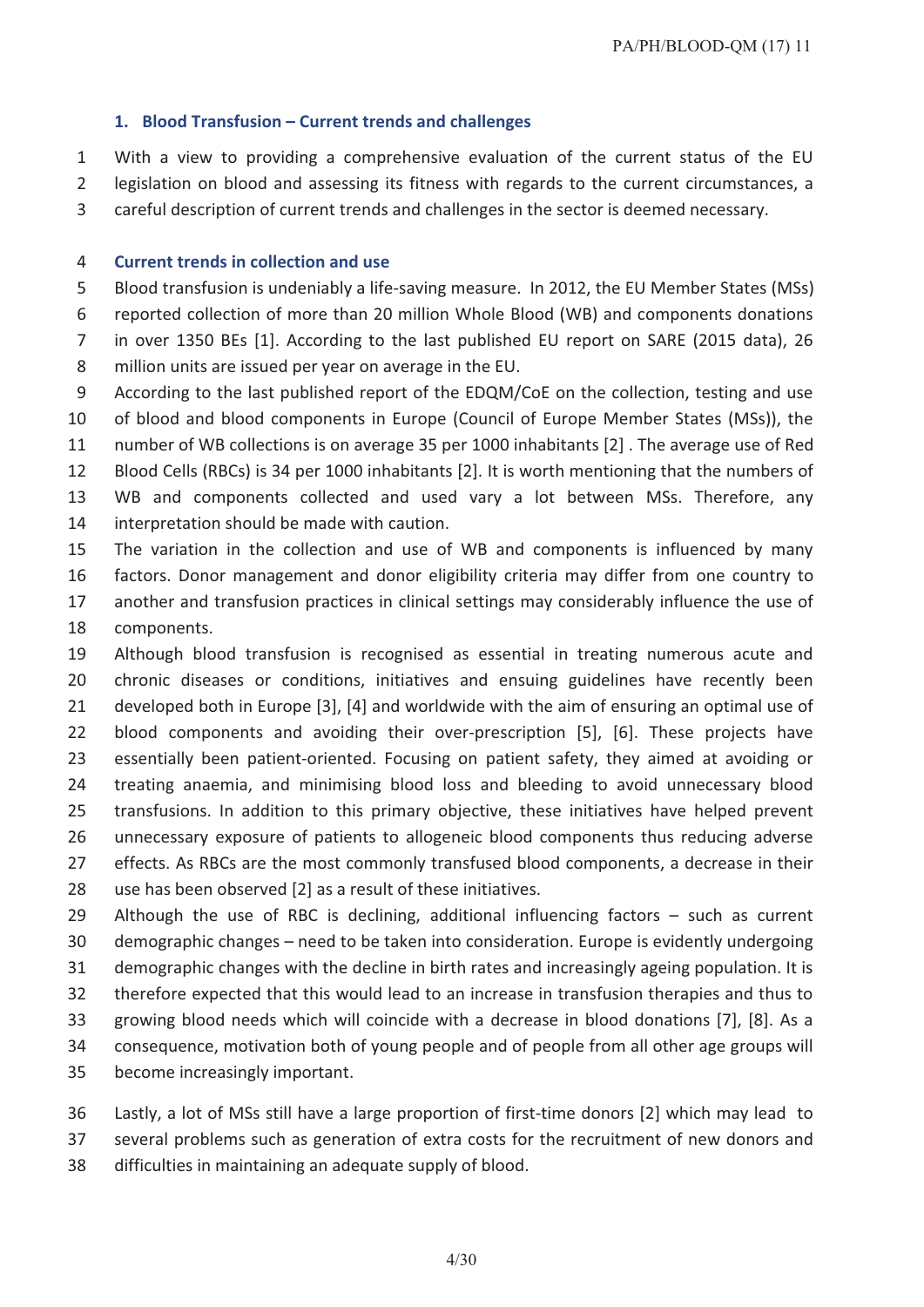#### **Blood Safety**

 Donor selection, blood components' screening for pathogens causing Transfusion Transmitted Infection (TTI) and the introduction of Quality Systems (QS) in Blood Establishments (BEs), have considerably decreased the risk of transfusion-acquired infections and risks associated with the collection, testing, preparation, transport, storage and transfusion of blood components.

 In particular, the reduction of TTI has essentially been a result of the introduction of Nucleic 8 acid Amplification Technique (NAT) testing in addition to serological screening. Although TTI transmission remains a rare event [9] , new TTI have emerged over recent years such as Hepatitis E Virus, West Nile Virus and ZIKA virus, leading to the need to introduce new preventive and screening measures in affected and potentially affected areas. It is worth mentioning that the enlargement of the EU combined with the increasing movement of people between EU MSs and continents may contribute to spreading newly emerging TTI as well as reducing the number of donors due to their deferrals.

 The application of modern technologies in the blood supply chain has introduced new categories of risks, for example risks related to Pathogen Reduction technologies (PRT). Although, the introduction of PRT has greatly reduced the risk of TTIs, the residual content of the toxic compounds introduced needs to be measured and their effect on the functionality of platelets or coagulation factors needs to be checked. As a consequence, each PRT needs to be licensed e.g. CE marked and quality control implemented.

 Among others, bacterial sepsis due to bacterial contamination of blood components, in particular platelets components, also remains an important issue. For the past several years, bacterial contamination of platelets has in fact been the greatest TTI risk – a risk significantly 24 higher than the risk of a viral TTI. The root causes are multiple but have so far often been identified to be related to skin contamination, non-appropriate disinfection of donor arms and contamination of the bags of the components at the time of collection or during processing. As a consequence, many BEs have introduced bacteria detection technologies for platelets.

#### **New technologies and scientific progress**

 With the expansion of transfusion medicine, numerous new technologies have been introduced into BEs to enhance productivity, ensure better traceability, and provide an adequate supply of components to hospitals.

- Blood collection has been marked by the introduction of automated aphaeresis procedures.
- A considerable automation of serological, NAT and immuno-haematological testing has
- occurred in blood laboratories associated with the introduction of computerised systems for
- the management of results. This has significantly standardised testing processes, reduces
- human errors in sample identification and transcription errors while, on the other hand, has
- required training of personnel in automation and documentation of the validation and
- qualification process.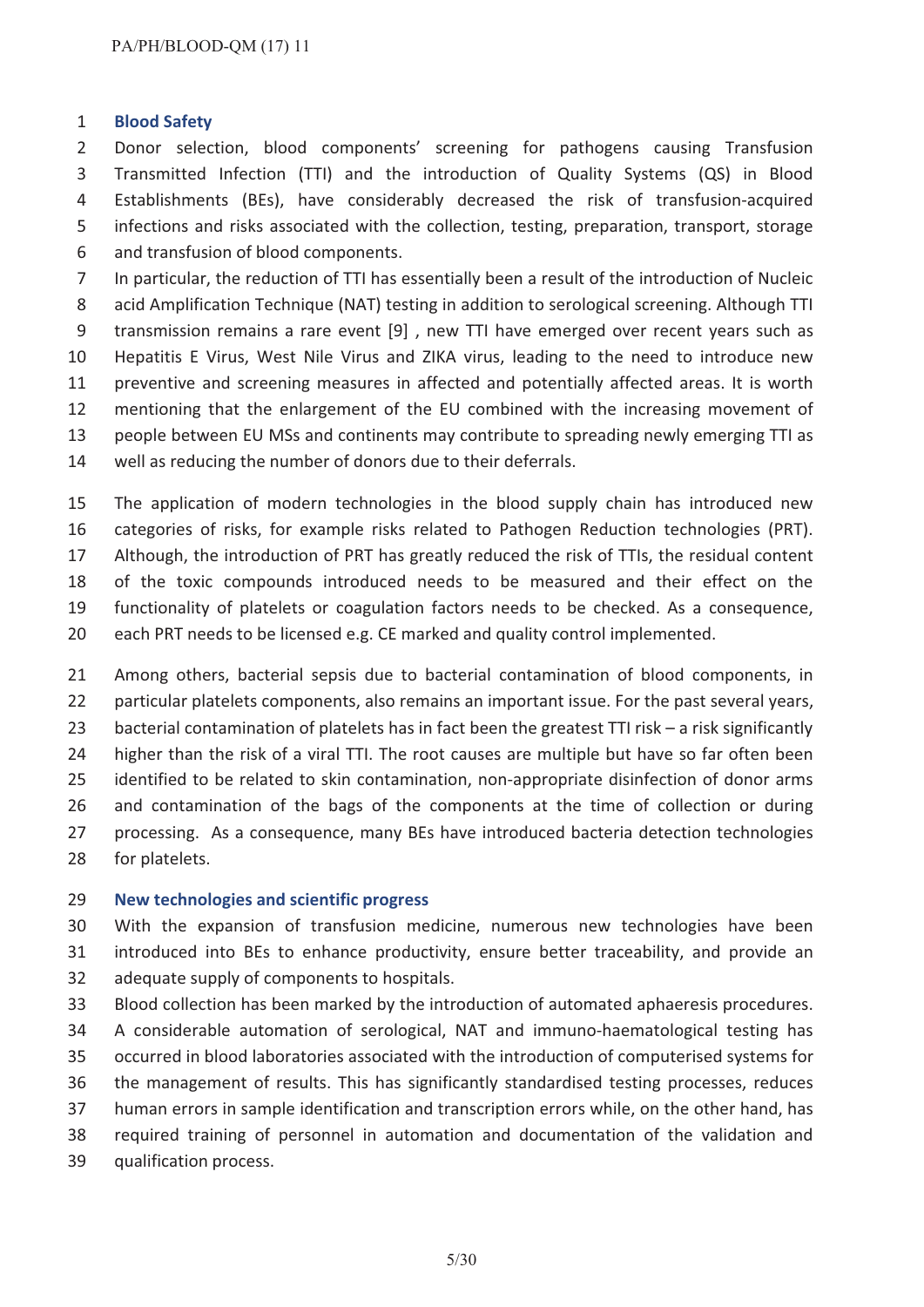With a view to reducing manual operations, semi-automatic equipment is now available for 2 the processing of WB into plasma, RBC and platelets with the use of top and bottom blood bag systems and optipress devices. Outbreaks of HIV and HBV, and reactions in patients have prompted the development of vigilance systems leading BEs to develop software dedicated to that purpose. With the requirements for traceability from the donor to the patients and traceability of critical instruments to each blood unit, the implementation of

Information Technology (IT) systems has become systematic.

Therefore, continuous scientific progress combined with automation and computerisation

has enabled maintaining a high level of quality in BEs while prompting them to train

personnel and implement Quality Management (QM) in order to ensure all processes are

appropriately implemented.

 Furthermore, transfusion science has greatly evolved within the past 20 years. Emergence of new specialities has enabled extension of the scope of blood transfusion research. While the initial focus of attention was transfusion safety with the development of screening assays, recent focus has been on the improvement of methodologies and techniques. Efforts are being made to constantly increase the sensitivity of screening assays and towards the development of multiplex NAT assays and assays for new emerging diseases. With the growing relevance of vigilance, behavioural science and epidemiology, recent research topics have focused on donor safety and donor management.

#### **Self-Sufficiency**

 In its communication dated 25 May 1993, the Commission called for the Community to '*consider undertaking actions in its efforts to promote self-sufficiency in human blood or human plasma through voluntary unpaid donations'*. Due to the importance of achieving self-sufficiency in Europe, this objective was enshrined in the EU Mother Directive 2002/98/EC [10], in its preamble. Although it can now be stated that almost all MSs have attained national sufficiency for blood components, it is less the case as far as plasma for the production of Plasma Derived Medicinal Products (PDMPs) is concerned.

 With regards to PDMPs, according to data presented by the Market Research Bureau (MRB) at various stakeholder meetings, Europe holds 26.4 % of the global PDMPs' markets with 10.7 % of the world population while North America holds 44% of the market with 5% of the world population. The need for plasma for the production of PDMPs has considerably increased, the main driver being Immunoglobulin. In order to achieve sufficiency in PDMPs, Europe largely depends on plasma imported from the United States (US), mainly collected by aphaeresis (estimated percentage of plasma collected in the US: 65% used for the European market) [11]–[13]. As a consequence, Europe has become extremely dependent on the US for the collection of plasma for fractionation. This dependency may have serious consequences in the event of an interruption of plasma supply that may occur for various reasons e.g. economic crisis, export restriction or a major health issue such as the emergence of a new virus contaminating US donors.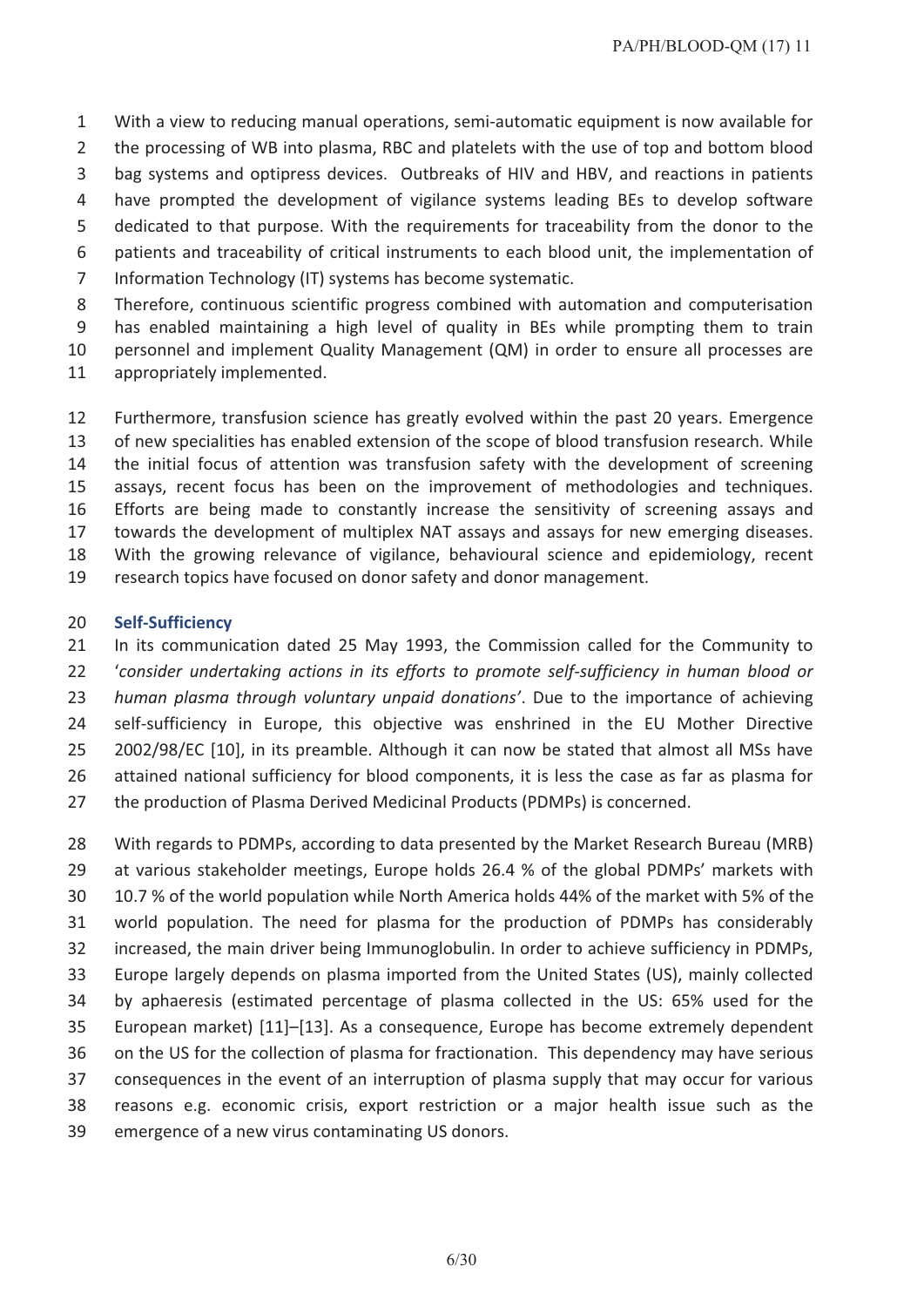It is also worth mentioning that a considerable volume of recovered plasma remains unused

 in Europe essentially due to non-compliance with quality requirements from the plasma industry [14].

 In addition, new PDMPs or new indications for PDMPs already on the market (e.g. Immunoglobulin for multiple sclerosis, Alpha-1 antitrypsin for Graft Versus Host Disease (GVHD)) are under investigation. It is therefore likely that the need for plasma for fractionation will increase in the coming years. Despite recombinants plasma proteins coming onto the European Market in 1990s, their access and use are relatively limited in several MSs, due the unequal pricing and reimbursement systems.

#### **VNRBD**

 Over the past 40 years, special consideration has also had to be given to a guiding principle that was embedded in the EU Mother Directive [10] at the time of its adoption: the Voluntary Non Remunerated Blood Donation (VNRBD) principle also commonly referred as Voluntary Unpaid Donation (VUD). This concept is rooted in the theory of the 'gift relationship' introduced by R. Titmuss, a British sociologist in the early 1970s following the publication of his work in the field [15]. The gift relationship is characterised as the altruistic donation of blood to an anonymous patient-recipient without the expectation of a financial or equivalent reward. Using previous scientific publications [16] Titmuss provided evidence that blood collected in the US, obtained from paid donors, was associated with an increased risk of transmitting Hepatitis C in comparison to blood collected in the UK from voluntary non-paid donors [15]. He came to the conclusion that no financial value should be attached to blood donations.

 With the HIV crisis the concept was given much more prominence and VNRBD became a principle underpinning national and supranational blood legislation. Besides being a safer approach to blood collection, it has also been recognised as being a more ethical one. Indeed, the prohibition of financial gain arises from the respect of a fundamental value, human dignity, which is also closely related to the principles of non-maleficence and beneficence.

 A number of organisations have committed to enforcing the VNRBD concept. For example, VNRBD forms one of the pillars of the work carried out by the CoE/EDQM in the field of blood transfusion, tissues and cells and transplantation. Article 2 of the appendix to recommendation No. R (95) 14 of the Committee of Ministers to the MS of the CoE [17] states that: " *A donation is considered voluntary and non-remunerated if the person gives blood, plasma or cellular components of his/her own free will and receives no payment for it, either in the form of cash, or in kind which could be considered a substitute for money. This would include time off work other than that reasonably needed for the donation and travel. Small tokens, refreshments and reimbursements of direct travel costs are compatible with voluntary, non-remunerated donations.*

 The 1997 Oviedo Convention of the CoE [18] on Human Rights and Biomedicine established an overarching convention applicable to SoHO, which explicitly prohibits any financial gain from the human body and its parts. Other organisations such as the World Health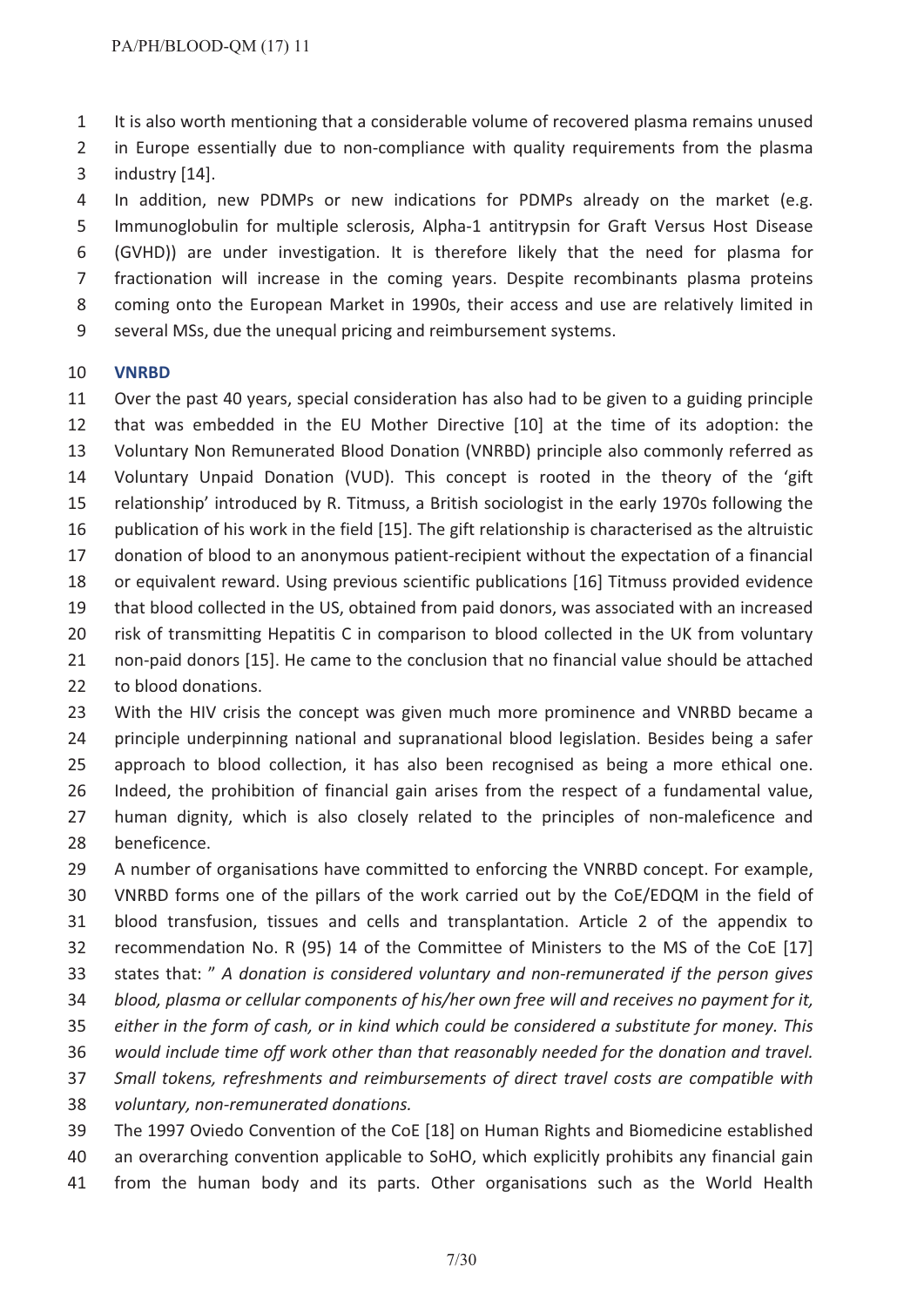Organization (WHO) have committed to promoting VNRBD [18] at the international level. In EU blood legislation, VNRBD is known as Voluntary Unpaid Donations (VUD), and is recognised as the preferred method for supplying the Community with blood.

 Although current data [14], [19], demonstrate that EU MSs moved towards VNRBD, and the principle is well recognised, it is enforced to different degrees. Divergence is observed with regards to its legal enforcement and with regards to practices. A broad range of incentives are used ranging from small tokens, refreshments, time-off, food vouchers, free physical check-up, reimbursement of medical costs, compensation linked to loss of earnings or travel, and fixed sums of money, some of which – such as the fixed sum of money or time- off – strictly speaking deviate from the VNRBD principle. Main arguments put forward to justify such practices are the importance of keeping continuity in the blood supply and improvement of safety through the introduction of testing of transfusion- transmitted disease.

# **Restructuring of the blood transfusion system, globalisation, internationalisation, and socio-economic changes**

- Following the introduction of the EU legislation in early 2000, many countries decided to
- reorganise their blood systems with the objective of becoming more efficient and meeting new regulatory provisions. Centralisation of testing and/or processing sites has been observed in many MSs as well as outsourcing of activities – for instance related to
- maintenance and qualification of equipment or testing.
- 21 In addition, BEs have started to introduce Quality Systems (QS). The implementation of QS started quite recently, essentially due to a shortage of public funding, compounded by poor
- access to training in the field and a lack of interaction with the pharmaceutical industry.
- At present, BEs are also continually required to meet current corporate management
- practices such as strategic planning, human resources management, accountability and cost accounting. The blood sector is evolving, becoming more professional and is undergoing
- globalisation and is thus more internationally exposed.
- Collaboration between BEs, networking and exchange of information and the development
- of collaborative projects between BEs and CAs have been enhanced.
- Through globalisation and movement of persons and services, BEs are nowadays operating
- in a competitive environment and are also facing increasing economic pressures. Blood
- transfusion is very often one of the most costly sectors in the field of public health, thus BEs
- are constantly requested to reduce their costs while being asked to improve quality and safety of blood components through the implementation of new measures and introduction
- of new technologies. Safety interventions have accumulated over recent years due to an
- over-adherence to the precautionary principle rather than being evidence- or risk-based. As
- a result, costs tend to accumulate at the expense of no real increase in safety accompanied
- by a significant loss of donors.
- Lastly, the establishment of the EU internal market has facilitated the movements of goods
- and persons creating a competitive market in the field of blood.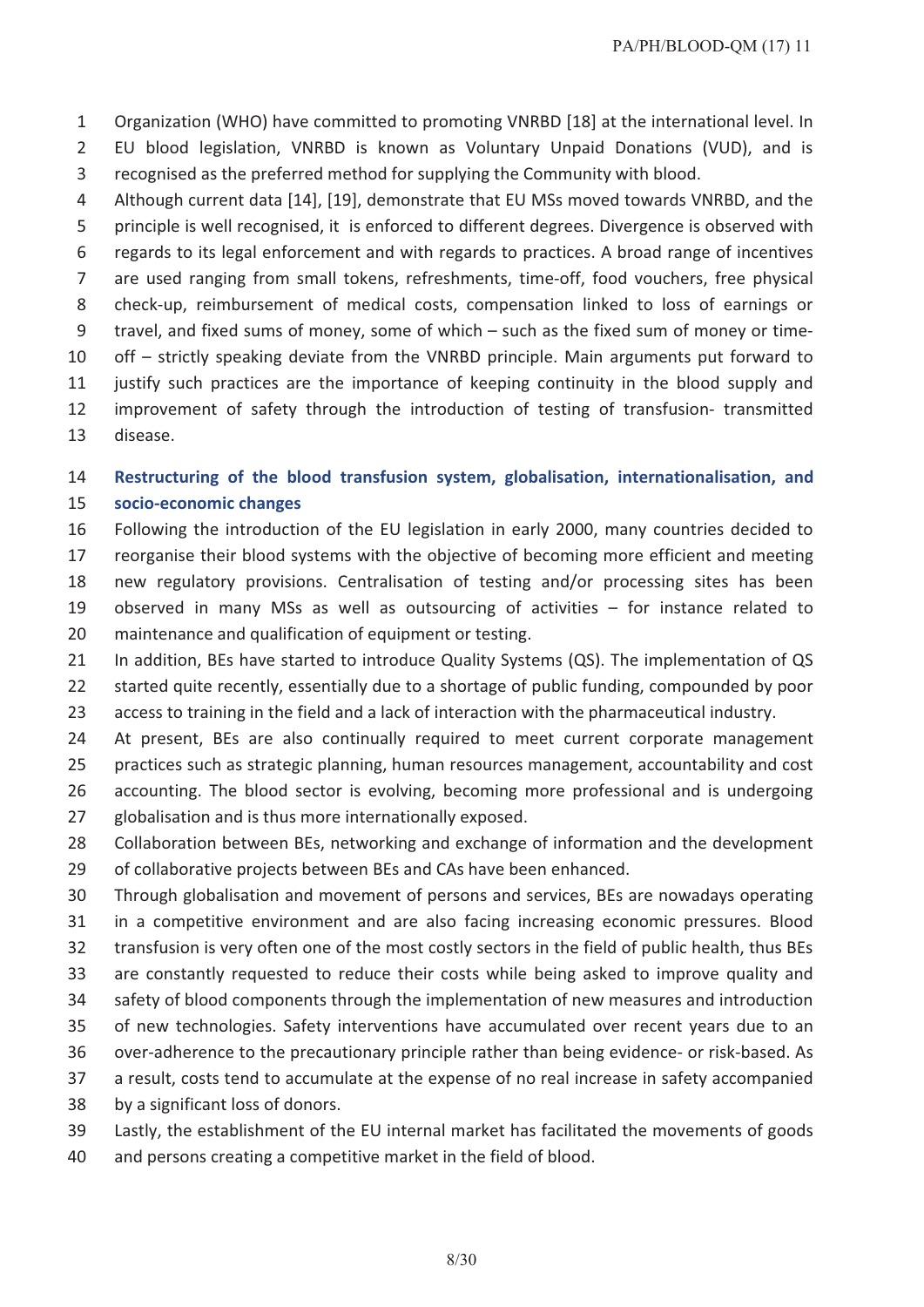For instance, competition with regards both to the sale of labile components and to donor recruitment have been observed over recent years. Such unregulated competition in the blood sector may place the blood supply at risk e.g. by donor shortage, components wastage. Competition in the field of blood thus deserves increased attention.

- 1 In section 2 of the present document, the EU blood legislation is evaluated in the light of the
- 2 major trends and challenges described above.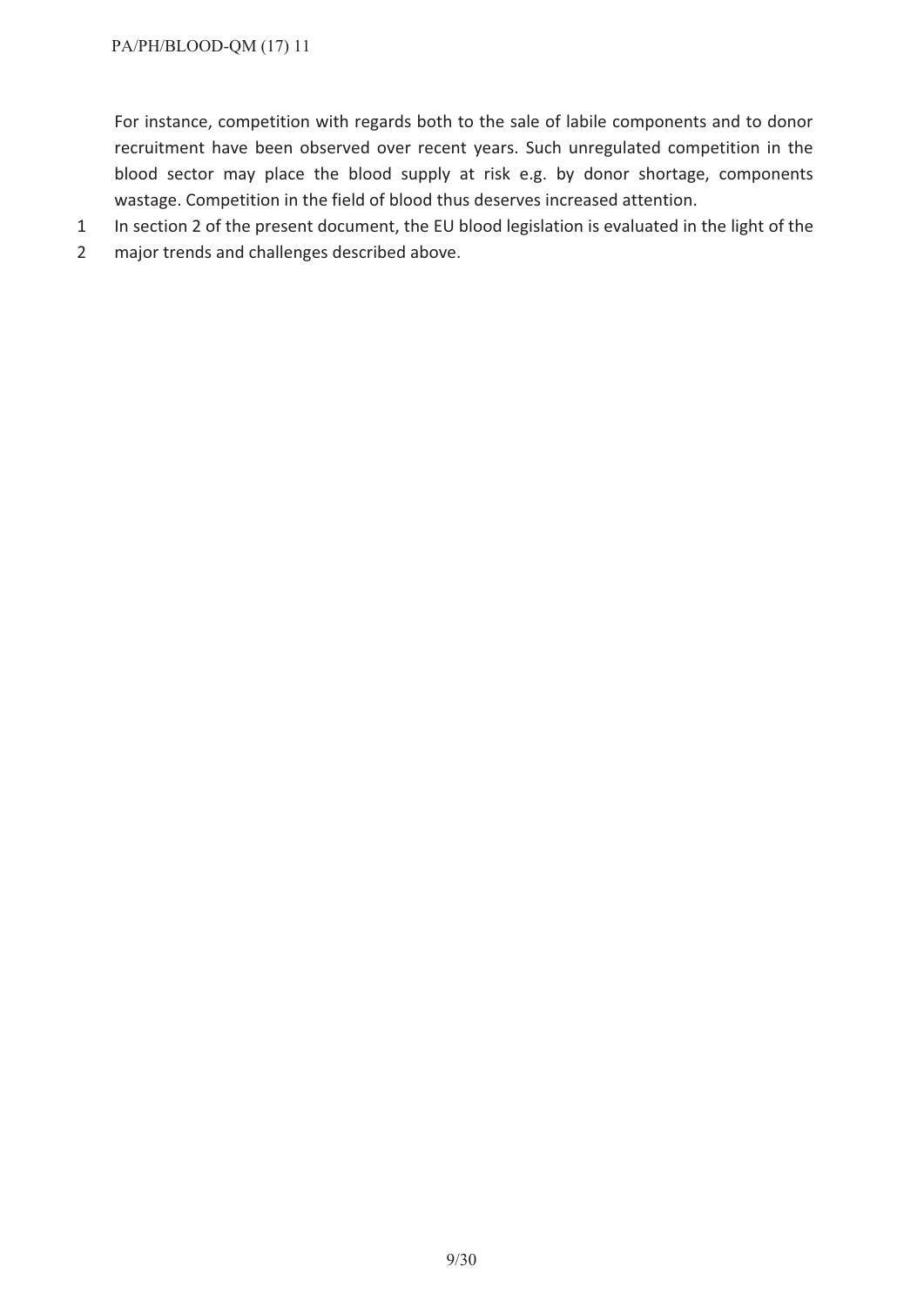# **2. Evaluation of the current European blood legal framework**

# **2.1. Relevance, effectiveness and efficiency of the EU blood legislation**

#### **2.1.1. Objective(s) of the EU blood legislation**

 The EU Mother Blood Directive, namely 2002/98/EC [10], was developed in 2002 and entered into force on 8 February 2003, at a time where the EU was composed of 15 Member States (MSs). This was followed by the development of 3 implementing technical Directives which entered into force in 2004 and 2005. These Directives have their root in Article 168 (4 & 7) of the Treaty on the Functioning of the European Union (TFEU) (former

- article 152 (4) of the Amsterdam Treaty).
- The main objective of the EU blood legislation was to develop high standards in the EU MSs
- and thus to provide minimum requirements. In addition, the EU blood legislation was set up

in such a way that it does not affect the organisation of the blood services nor the national

 provisions on the donation or medical use of organs and blood with respect to article 167 (7) of the treaty.

 From the audits performed by the EDQM as part of the B-QM activity and as also demonstrated in the EC implementation survey [20] it can be concluded that the objective 14 of the EU blood legislation has been achieved to some extent resulting in the improvement of the level of safety and quality in blood transfusion across EU MSs. The EU blood

legislation has thus been effective.

 In addition to this primary objective, the EU legislation has also enabled export/import of labile components across Europe in emergencies and has stimulated MSs to share information and initiate EU projects.

 However, since the adoption of the legislation in 2003, the EU expanded to 25 MSs in 2004 and to 27 EU MSs in 2007. It is likely that other candidate countries will join the EU in the coming years. The further enlargement of the EU would necessarily increase the free circulation of goods and persons, combined with potential health threats related to the movement of people and health concerns related to migration issues. This situation may also call for further export/import of blood components, although this practice is not yet widespread [1]. More importantly this would call the plasma industry to seek plasma from these potential new MSs to produce PDMPs, considering the growing demand and needs for PDMPs. In addition, as mentioned in section 1 of this document, a number of scientific and technical developments have taken place and a number of new technologies have been introduced since the adoption of the blood legislation. Thought should thus be given to the harmonisation of requirements across Europe, especially on the basis of equal treatment as laid down in the Cross border healthcare Directive 2011/24/EU [21].

- It is worth noting that a recent initiative towards harmonisation of quality requirements has
- been the publication of the Good Practice Guidelines (the GPG) in 2016, which was jointly
- developed by the EDQM and EC.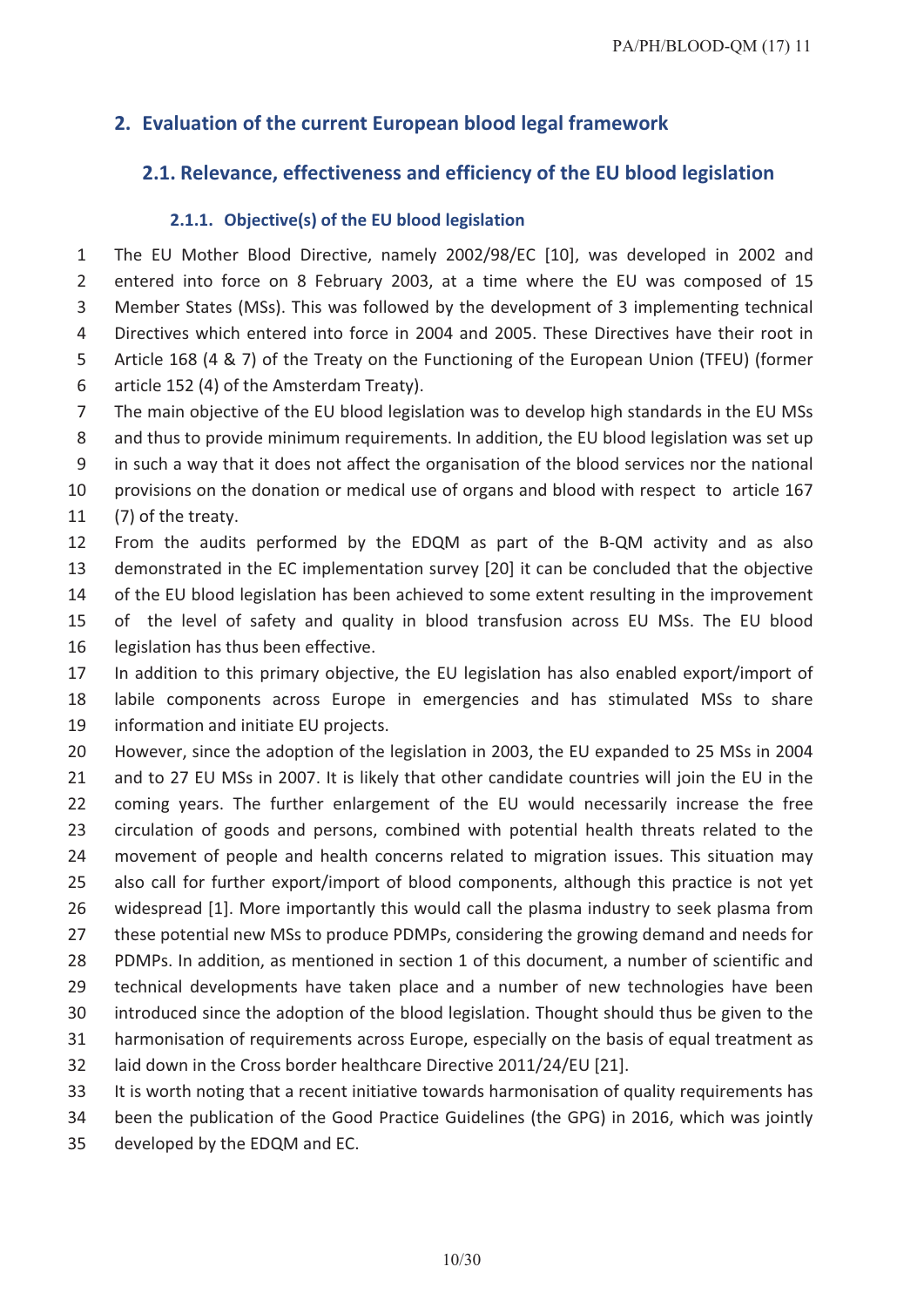The GPG have their roots in Good Manufacturing practices (GMP), lay down requirements which are applicable to BEs and enable the harmonisation of practices.

The relevance of the objective of the blood legislation needs to be reviewed in the light of

current public health challenges and as to meeting current and upcoming scientific and

regulatory needs. A possible switch to harmonisation is to be explored to lay the

groundwork to achieve an EU-based self-sufficiency and equal treatment. Still, MSs need to

be given some leeway with regards to the organisation of their blood services.

# **2.1.2. Scope of the Directives**

 The Mother Directive covers different aspects and activities of the blood supply chain as well as related professionals and authorities involved. It scope is summarised below:

- 10 o Overseeing duties such as authorisation, inspection, traceability and vigilance. In this context the Directive regulates National Competent Authorities (NCAs).
- **13** o The collection, testing of blood and its components whatever their intended purpose and to the processing, storage and transport/distribution of blood (hereinafter referred as core activities) and its components when intended for transfusion. It also lays down requirements related to personnel, Quality 17 System, documentation, traceability, notification of SARE and data **protection**.

# Thus, the Directive regulates the following establishments:

- **BEs;**
- **Plasma facilities (when responsible for the collection and testing of** blood components intended for the manufacture of PDMPs);
- **Example 23 Hospital Blood Banks (HBB) when it comes to requirements related to** personnel, QS, documentation, traceability, notification of SARE.

 Very few changes have occurred in the distribution of duties and responsibilities among stakeholders operating in the blood field. The scope of the Directives is still relevant and effective.

 In the future, minor changes could be expected with the expansion of subcontracted activities; thus subcontracted activities would need to be better regulated.

 All intermediate products, whatever their intended purpose, need to be covered by common legislation to avoid diverging safety and quality requirements, and thus to ensure that citizens are equally treated whatever the type of component received (labile

- components or PDMPs).
- Lastly, some products such as serum eye drops and in particular platelets-rich plasma, which

are increasingly used, are currently not properly regulated as they do not fall under any of

the Blood or Tissue and Cells legislation. To avoid diverging practices in the EU MSs, this

shortcoming should be taken on board.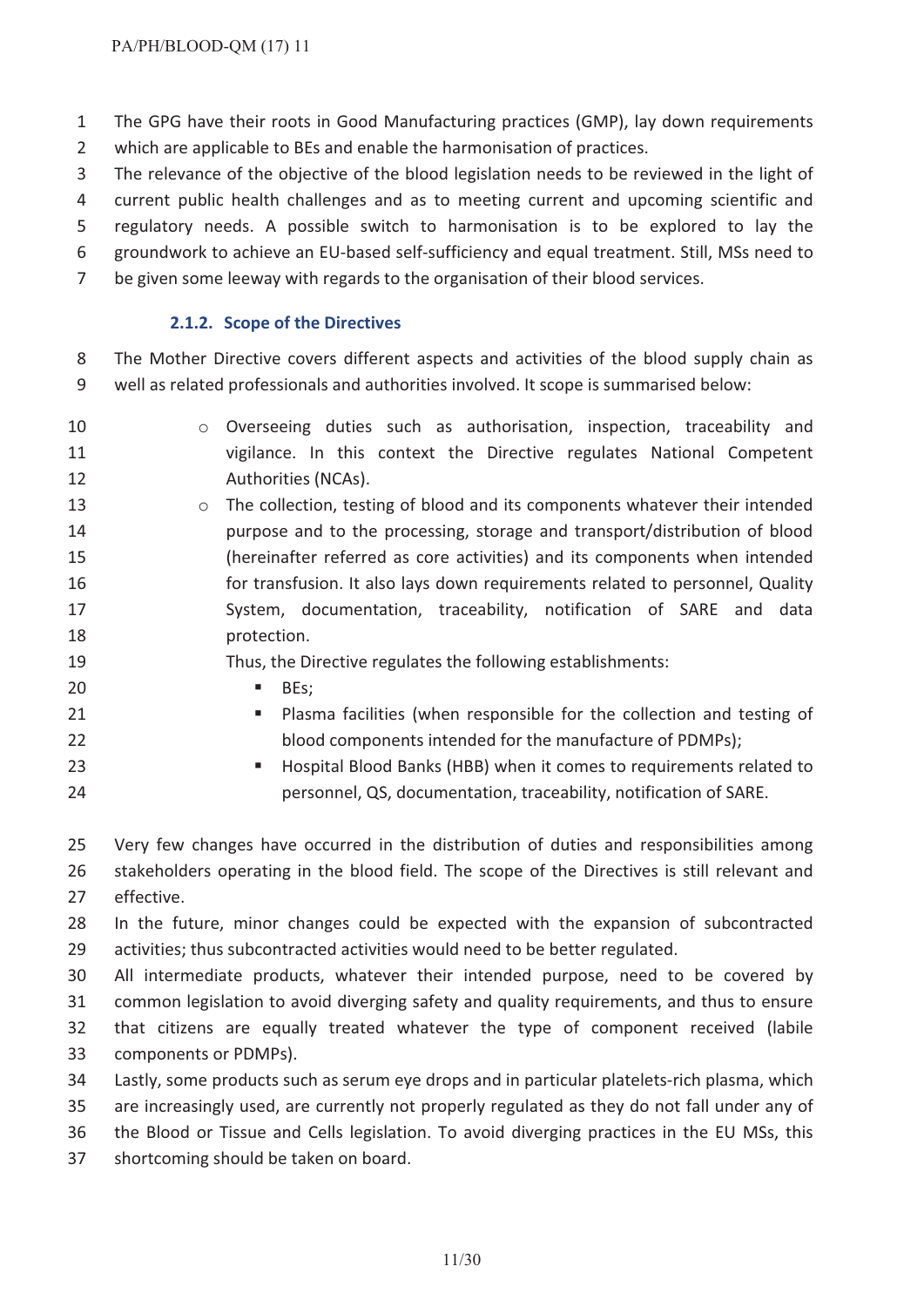- 1 With this exception, the scope of the directives is still relevant and appropriate. Thought
- 2 could be given to the establishment of general provisions to regulate competition when
- 3 competition may have a direct impact on access to blood components.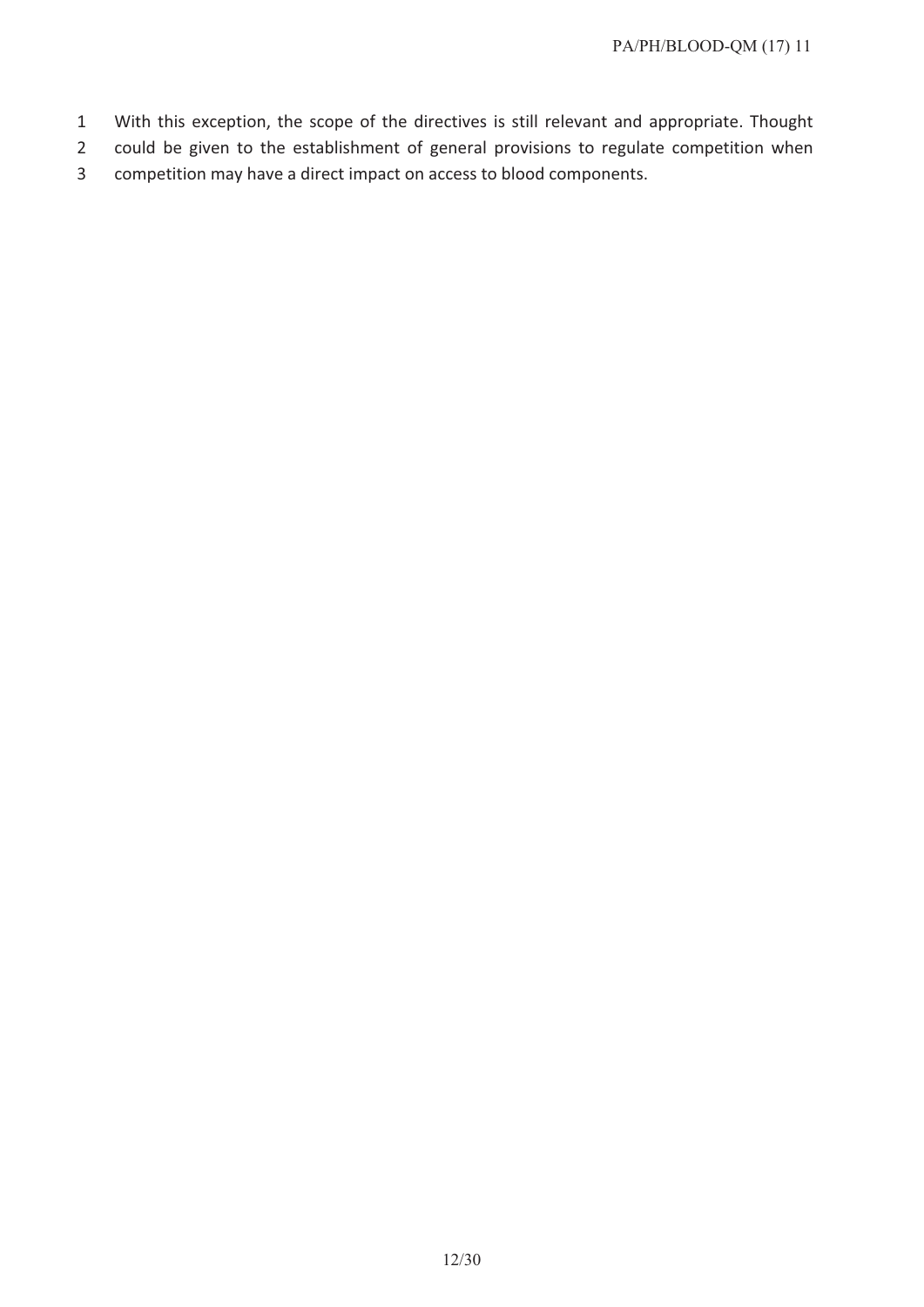#### **2.1.3. Content of the Directive and its implementation**

#### **2.1.3.1. Provisions for Competent Authorities (CAs)**

#### i **Accreditation, designation, authorisation or licensing of BEs**

 According to article 5(1) of Directive 2002/98/EC, MSs shall ensure that activities are undertaken only by BEs which have been designated, authorised, accredited or licensed by the competent Authorities for that purpose.

 The last report from the EC on the application of Directive 2002/98/EC indicates that all establishments have effectively received a designation, authorisation, accreditation or licence from the NCAs in 25 MSs, though there are still MSs encountering difficulties in meeting this requirement for various reasons. It is worth mentioning that the accreditation, designation, authorisation or licensing procedure is not standardised and varies from one country to another. This has also been observed as part of the B-QM activity run by the EDQM, and highlighted in the last EC implementation survey [20]. During audits performed by the B-QM, the auditors were often requested to provide their opinion on the extent to which a BE should be accredited/licensed/authorised thus demonstrating that there was still ambiguity with regard to the broad range of terminology used. Whereas in some countries accreditation is understood as an ISO 9001 certification, it may be understood as a health authority accreditation in another country. This issue showcases a clear shortcoming in the effectiveness of the provision. Although the provision is relevant, the lack of a clear definition and lack of standardised procedure to

 achieve it has prevented its effective implementation. This has resulted in a lack of mutual trust between MSs. In any future revision of the legislation, this issue would need to be

addressed.

#### i **Inspection and control measures**

 According to article 8 on inspections and control measures, MSs shall ensure that the CAs organise inspections and appropriate control measures in BEs to ensure that the requirements of Directive 2002/98/EC are complied with. Implementation reports [20] and EDQM audit reports show that while inspection bodies are in place in almost all MSs, the conduct of inspection and control measures still remains an issue. The 2-year inspection interval is difficult to achieve and in some MSs, some BEs have never been inspected according to audit reports. This situation is essentially due to staffing problems and lack of financial resources, and in some cases due the lack of appropriate training of inspectors. Although it is commonly agreed that inspections require an on-site visit, desk-based inspection has also been observed.

This provision can be considered relevant – control measures have been introduced by MSs

with few exceptions – but the provision is not entirely effective and needs to be reviewed.

The legislation should allow risk-based inspections. Clarification is also necessary on the

degree of inspection required (paper-based and/or on-site inspection).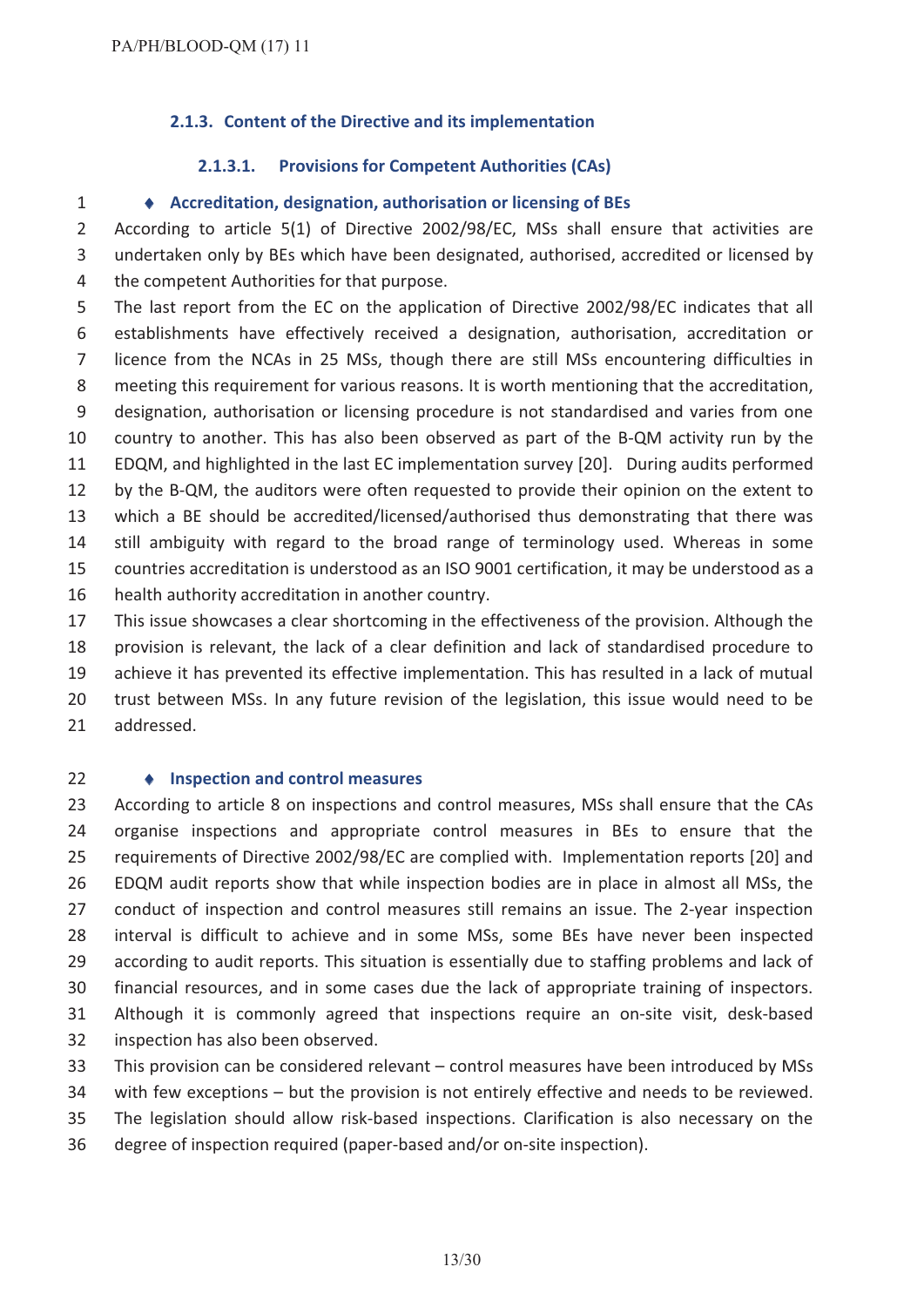#### **2.1.3.2. Provisions for BEs**

 The technical content of the EU Blood Directives, in particular Directives 2002/98/EC [10] 2005/62/EC and 2004/33/EC [22] have their roots in the *Guide to the preparation, use and Quality Assurance of blood components of the Council of Europe, 8 th Edition*, hereinafter referred as the *CoE Blood Guide*. Since their adoption, the EU Blood Directives have been subject to a limited number of amendments which have only been possible through the adoption of Commission Directives but whose scope is quite restricted.

- As a result a great number of technical provisions are:
- 

# 8 o no longer up-to-date;

- o subject to interpretation;
- 10 or missing.

Examples are provided below:

#### **• Responsible person**

 Article 9 of the Directive 2002/98/EC requires the designation of a responsible person. This provision also needs to be read in conjunction with annex 2.2 of Directive 2005/62/EC which requires the processing and quality assurance functions to be independent, as also required in the GPG. During EDQM audits, it has been observed that many BEs have had difficulties in complying with these requirements as the 'responsible person' function has frequently been equated with the quality manager or the production manager. In addition, due to resource constraints, the quality manager was also very often also the production manager. This demonstrates that those provisions are ambiguous and require further guidance. 21 Although the recent version of the GPG has further delineated these functions, it remains ambiguous as to whether or not these functions may be held by the same person and to what extent independence is necessary. This is especially relevant in countries which are facing resource shortages. In addition, BEs operate under GMP in several EU MSs and the definitions laid down in the GMP are not fully aligned with the above ones. Should a new legislation be developed, the rationale underpinning such provisions should be considered in order to facilitate their implementation and to remain compatible with other legislation. 28 The reference to a unique set of quality requirements such as the GPG and the removal of QS requirements from the EU blood legislation, in particular Directive 2005/62/EC [23] would also be deemed appropriate.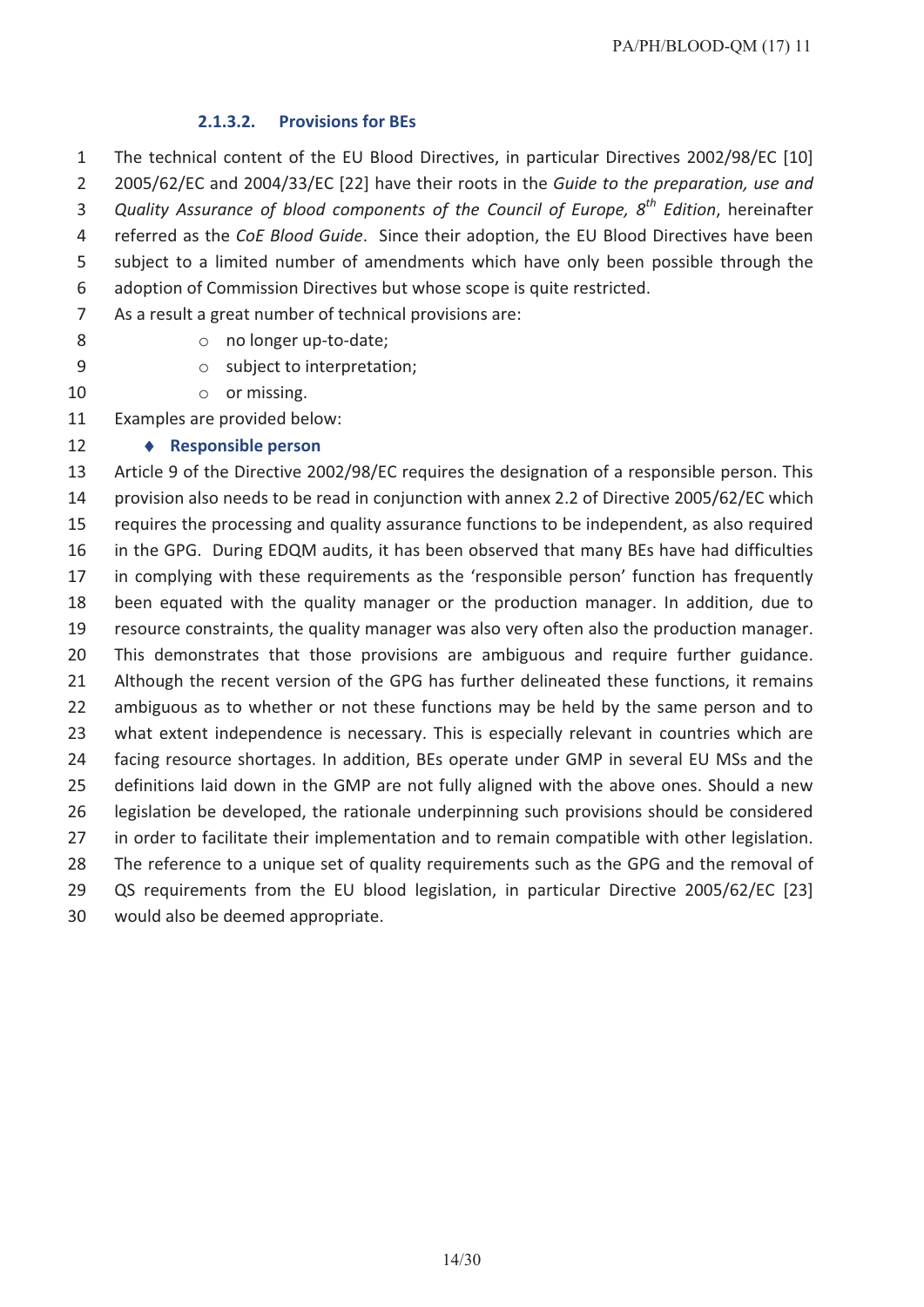#### i **Donor Selection Criteria**

 Directive 2004/33/EC, Annex III lays down eligibility criteria with regard to donor selection. There is little evidence on the scientific soundness of some of these criteria. The application of scientifically outdated criteria may hence result in unduly high deferral rates. Examples are provided below:

- $6 \rightarrow$  For instance, the directive requires donors to weigh at least 50 kg to donate blood. However, the volume to be collected should be based on the blood volume of the prospective donor rather than the weight in order to prevent risk of adverse reactions as a consequence of over-collection. The blood volume of each donor for example may be calculated from their weight, height and gender using a validated formula as prescribed in the CoE Blood Guide.
- 12 Another example relates to risk-behaviours. Permanent deferral of persons whose sexual behaviour puts them at high risk of acquiring severe infectious diseases that can be transmitted by blood is required according to Annex II point 2.1 of the Directive. This requirement has led to discrepancies with regards to its implementation and has been subject to differing interpretations for years. With a view to clarifying the extent to which this requirement is to be implemented, the EDQM/CoE created an *ad hoc* experts Working Group, whose objectives was to monitor current practices, evaluate scientific data and define a harmonised approach for donor deferral, linked to the risks attributable to sexual behaviour. The work of the group resulted in the elaboration of a CoE resolution. In March 2013, *Resolution CM/Res(2013)3 on sexual behaviours of blood donors that have an impact on transfusion safety* was adopted. This example does not only show the room for improvement of Directive 2004/33/EC but also the value of the CoE work in further supporting MSs to implement requirements in an appropriate way and based on evidence. Of particular importance, recommendation N° 5 of *Resolution CM/Res(2013)3* calls for standardised, ongoing data collection on the incidence and prevalence of sexually transmitted infections in the general population, in blood donors and among individuals with risky sexual behaviours for use as a scientific basis for amendments to donor-deferral policy. It is also worth noting that overall the donor selection criteria are more nuanced in the CoE Blood Guide.
- 32 · Lastly, donors with a history of malignant diseases are permanently deferred. However, considering the improvement of oncological therapies and using a risk- based approach, more permissible criteria could be applied and thus allow cured cancer patients to donate blood, as is currently prescribed in the CoE Blood Guide.
- The approach to donor selection should be risk-based. Individual risk rather than collective risk should be considered. This is especially topical in risk behaviour deferral but also holds true for other issues. Thus, the Directive should specify more on proper documented and evidence bas risk assessments.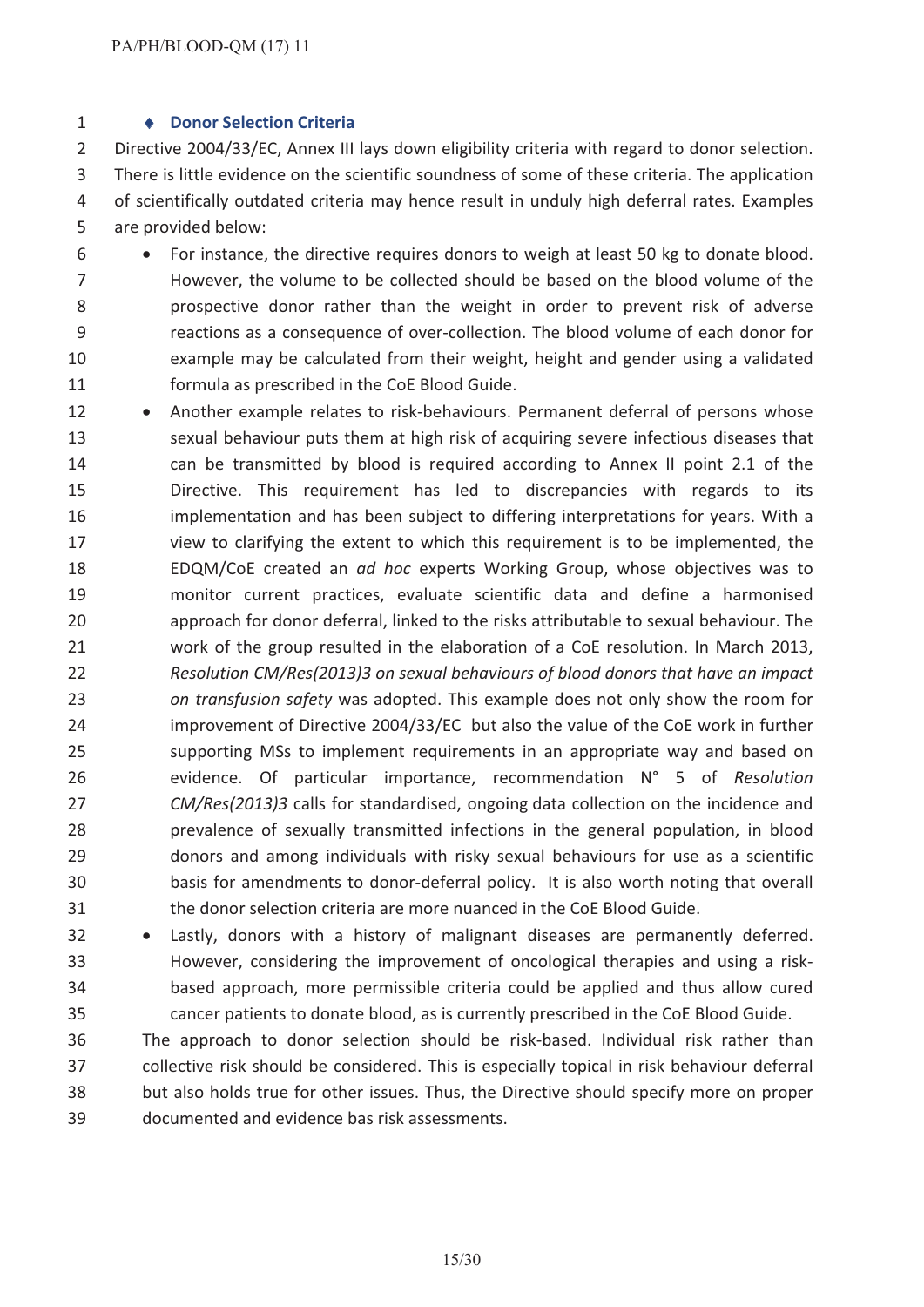#### 1  $\bullet$  **Donor** Safety

 Scientific studies on blood donor safety have increased over recent years. In addition, the voluntary reporting on Serious Adverse Reactions (SAR) for donors since 2012, as part of the annual EC SARE reporting exercise, has highlighted donor safety as an issue.

- Several scientific articles [24], [25] have highlighted that vasovagal reactions were quite commonly observed to be putting donors at risk. In addition, iron deficiency [26] and protein depletion might be observed in frequent donors [27],[28]. Current provisions laid down in the Directives do not require MSs to report such reactions and to take preventive measures.
- Reporting of SAR in blood donors should become a requirement as a way to raise awareness about the need to consider those reactions and take necessary measures to prevent them.
- In addition, donor selection criteria should be regularly updated in the light of new acceptable risks. Hence, with a view to protecting donors, evidence-based data will be collected in the near future to support the revision of the text of the recommendations to be published in the 20th edition of the CoE Blood Guide concerning donor selection, donor
- protection, donor management and plasmapheresis.
- Donor protection is of increasing importance considering that first-time donors represent a large proportion of the donor pool in many MSs and that blood supply needs to be maintained. In addition, the issue of pre-qualification of donors should be risk-based depending on multiple factors e.g. epidemiology, testing strategy.
- 

#### **• Components monographs**

 Directive 2004/33/EC annex V, though it lays down product-oriented provisions, offers a limited number of provisions with regards to quality control of blood components; in contrast the CoE blood guide gives more nuanced provisions with regard to quality control. In addition, the guide provides for additional categories of components which are not listed in the EU Directive such as the *red cell, washed*, a component which is in use in EU MSs.

27<br>28 In the light of the above-mentioned issues, it can be said that the technical content of EU blood legislation has not kept pace with technical and scientific developments and is not sufficiently adapted to, adaptable to and up-to-date with scientific, technical and epidemiological developments.

 With a view to harmonising technical requirements, avoiding duplication and non-coherent provisions, thought needs to be given to the adoption of the CoE Blood Guide, in particular its monographs and minimum requirements (Standards section) as technical references in the new legislation, much as the European Pharmacopoeia is mentioned in the EU pharmaceutical legislation. Indeed, technical and scientific advances are constantly evolving and thus a flexible approach needs to be found to allow the legislation to continuously provide evidence- and risk-based provisions.

- The CoE Blood Guide provides a support mechanism already in place, appropriate and
- easy to use to allow rapid and regular updates of technical and scientific provisions.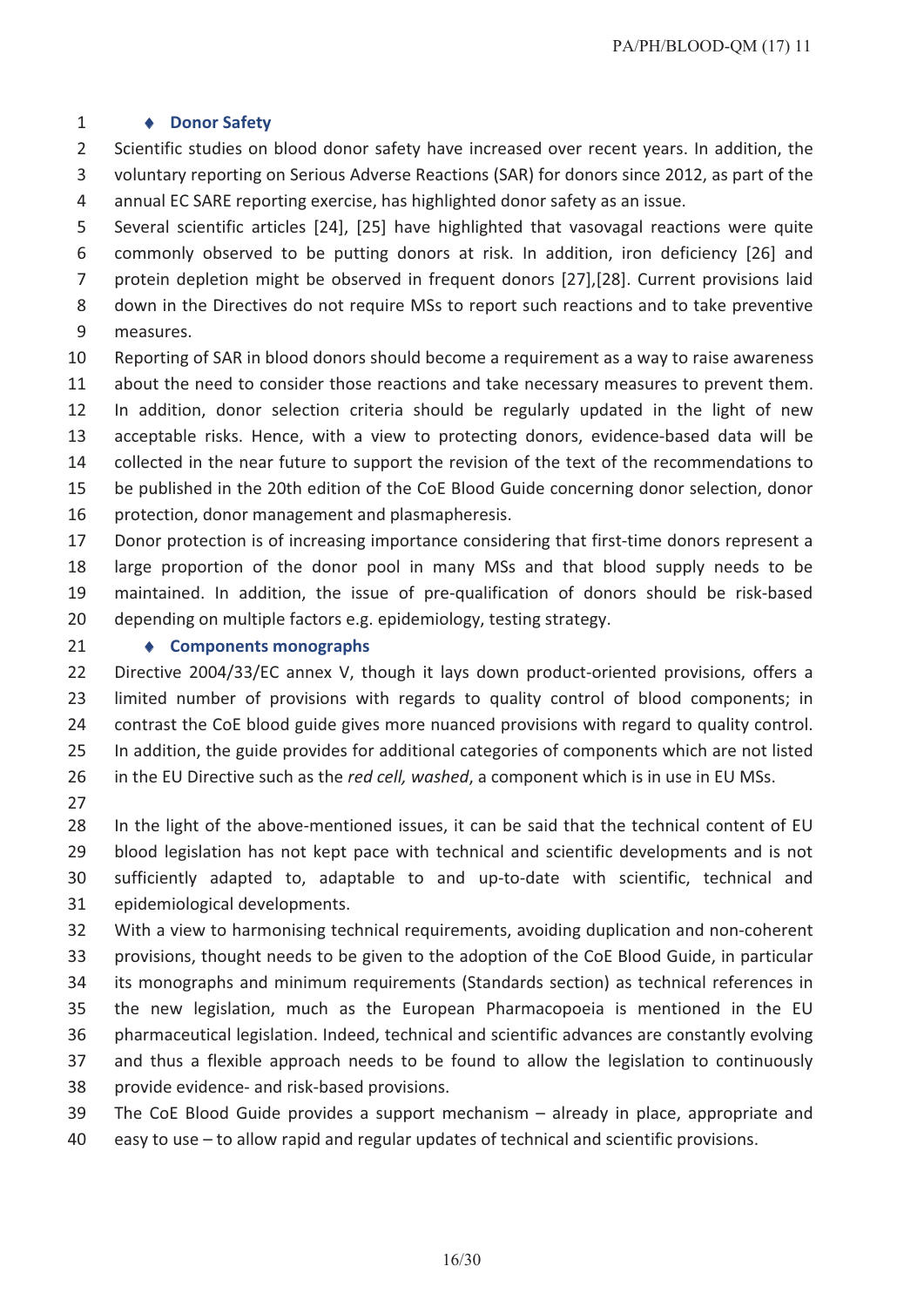The CoE Blood Guide is a technical annex to Recommendation No R (95) 15. It contains a compendium of measures designed to ensure safety, efficacy and quality of blood components and is particularly intended for those working in blood transfusion services. It provides users with a set of standards and principles that cover many aspects of blood collection from donor criteria and component processing, to blood testing. It is updated every two years, and is currently in its 19th edition. The process of updating the Guide ensures a continuous assessment of scientific issues and contributes to ongoing harmonisation. This document has been crucial for setting technical standards for blood safety and quality in Europe. Today it is the basis for a large number of national regulations besides the EU legislation. Indeed, EDQM survey results [14] show that the CoE Blood Guide was as often implemented as the EU legislation in the responding countries. Besides its wide use, it is worth mentioning that several countries such as Greece, Portugal, Romania, Serbia, Spain, Serbia have adopted the Guide or part of it in their national legislation.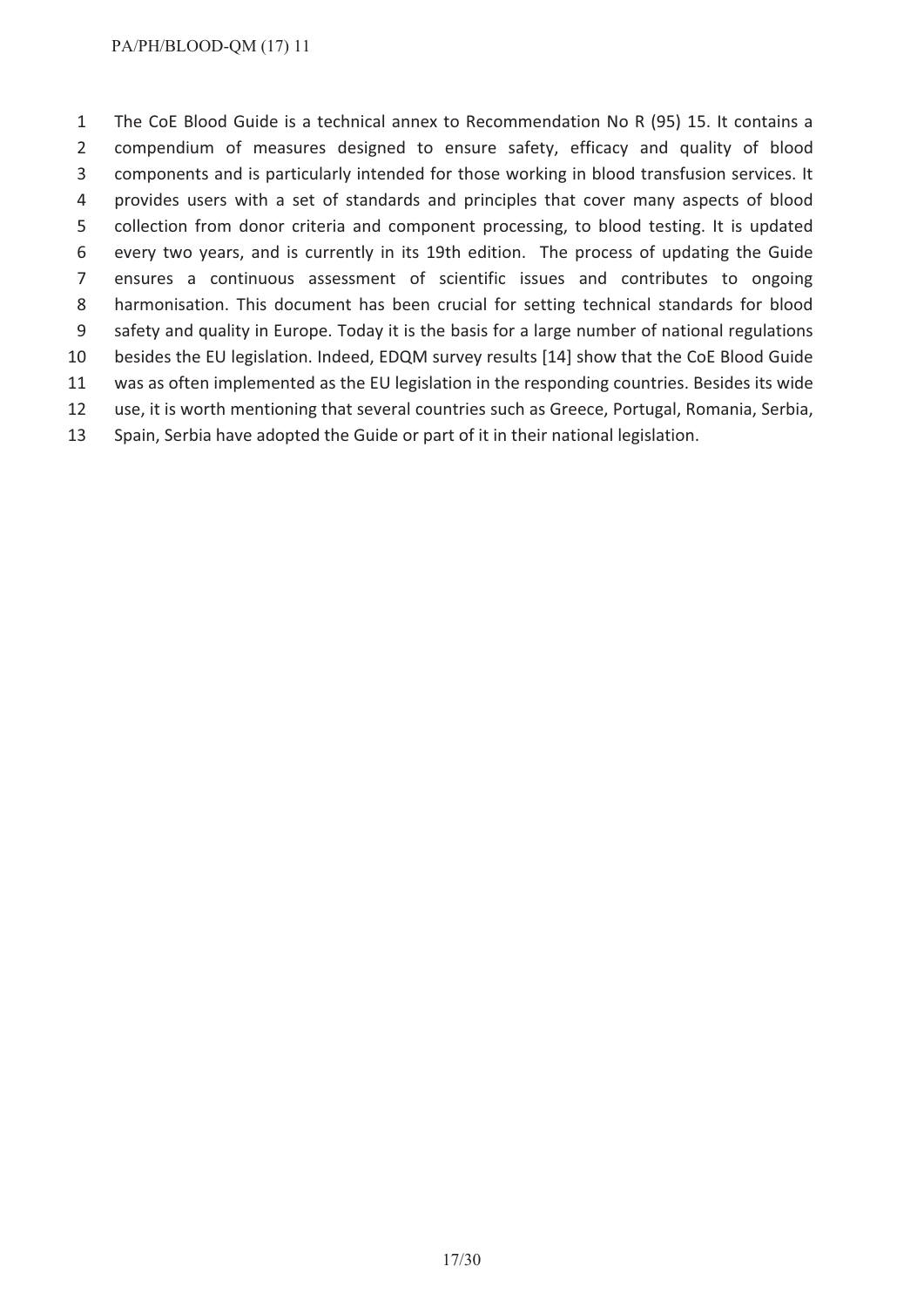#### 1  $\rightarrow$  **Safety provisions**

 Testing requirements are laid down in Annex IV of Directive 2002/98/EC and 2004/33/EC (ABO Group, Rhesus D, Hepatitis B virus surface antigen (HBsAg), Hepatitis C Virus antibodies (anti-HCV antibodies) and Human Immunodeficiency Virus 1 and 2 antibodies (Anti-HIV 1/2). In addition, other tests considered as being of paramount importance for the protection of both the donors and recipients are also performed by most of EU MSs. This 7 includes NAT testing for HCV RNA, HBV DNA and HIV RNA (HCV-NAT, HBV-NAT, HIV-NAT), HIV antigen (p24), HBV core antibodies (Anti-HBc), Treponema pallidum antibodies (anti- Treponema), erythrocytes antigens phenotyping (Rhesus C, c, E, e, Kell, Duffy, Kidd, MNSs) and irregular antibodies screening and identification. Indeed, as clearly depicted in the exercise entitled 'Mapping of more stringent blood donor testing requirements' carried out by DG-SANTE in 2015, the most frequently reported additional tests performed in EU 28 are NAT testing for HIV, HBV, HCV, anti-Treponema and extended blood grouping [30], [31].

 Testing measures combined with the additional interventions, in particular donor selection, leucodepletion and PI/PRT have definitely played an important role in improving the safety of blood components. However, as mentioned in section 1, over recent years the interventions have multiplied. Several cost analysis studies [29], [33], demonstrate that each additional intervention implies adding significant cost to blood components not always with an additional safety value. It has to be noted that this may vary depending on the epidemiological situation of the country and the infectious profile of the studied pathogen.

21 Policy makers and society are willing to accept additional costs to achieve greater blood safety. This is greatly influenced by the precautionary measures, perceived risks and the HIV episodes that affected Europe in the 1980s.

 Also, emphasis is placed on TTI; it has also been observed in audits performed by the EDQM, that many BEs still continue performing ABO, Rhesus testing on all donors and Irregular antibodies screening on donors with no history of pregnancy and transfusion.

27 In view of this, it can be concluded that although the Directives have increased the safety of blood components, the precautionary principle remains very much predominant in today's interventions. Reflection should take place on the acceptability of multiple safety measures and their cost-effectiveness while considering the regional epidemiology with regard to each TTI. New legislation should allow permissible measures that would be proportionate to the risk. Cost-effectiveness- and risk-based safety interventions should underpin the new blood legislation. On this basis for example, a screening strategy in combination with PI/PRT may be considered in an area at high risk whereas screening strategy alone would be acceptable in less risky areas. The decision to opt for a given intervention should be supported by scientific data and demonstrate that the end result leads to equivalent safety measures across Europe.

 The EDQM proficiency testing programme has demonstrated that blood screening laboratories have an overall good performance. Although they remain very rare, failures in proficiency testing are often related to the sensitivity of the assays used and to the

inappropriate validation of the assay (preliminary data).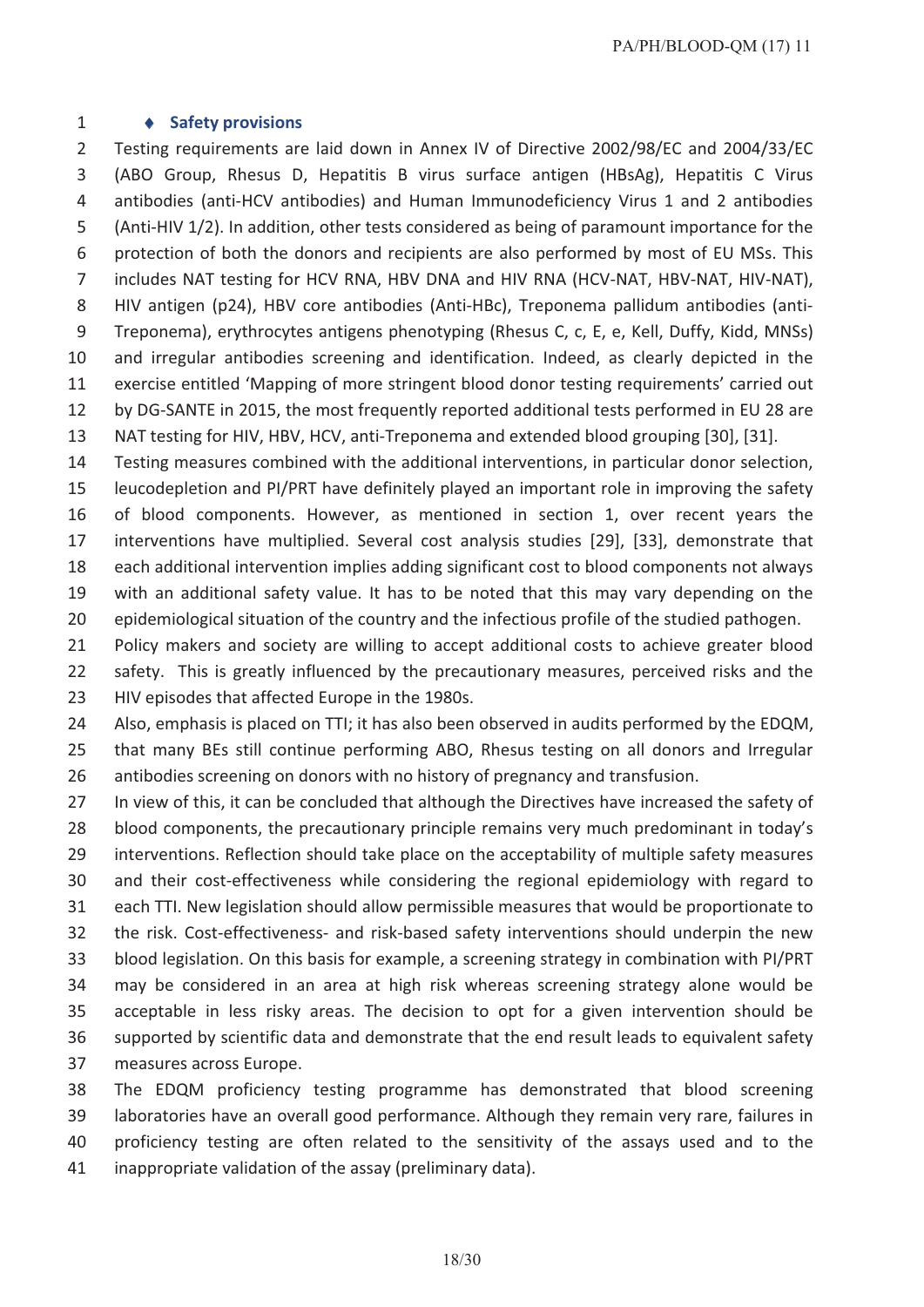These observations will be further investigated but provisions could be laid down to ensure BEs use sensitive techniques and use minipool/Individual Donation NAT testing in the light of the regional epidemiology of a given TTI. In addition to general provisions, actions need to be taken to develop guidelines on process validation and qualification of premises/equipment. This shortcoming is currently tackled as part of the EDQM B-QM programme, in which a certain amount of training and the development of guidelines about these subjects are planned, in a very similar way to what EMA is doing in the pharmaceutical field.

 Lastly, other safety issues such as bacterial contamination require attention. Currently, no provision with regards to bacterial testing exists in the legislation whereas the CoE Blood Guide lays down requirements on bacterial testing, highlighting again the need to consider referring to the Guide in the legislation.

#### 13 • New Technologies

 Reviewing testing methods used in the EDQM proficiency testing scheme shows that over recent years a considerable automation of blood serological, NAT and immune- haematological testing has taken place associated with computerising systems for the management of results. The same has occurred in other areas of activity e.g. collection, processing, storage and distribution with the introduction of PRT or cold chain equipment as highlighted in section 1 of this document. These significant developments are currently not reflected in the EU legislation while they are addressed to some extent in the CoE Blood Guide.

#### i **Quality Systems (QSs) provisions**

 Implementation of a QS is required by the EU legislation and is prescribed in the CoE Blood Guide. The objective of a QS is to ensure that all processes performed consistently in an organisation, are under control and continuously improved. When applied in a BE, a QS should be regarded as a set of interacting processes and actions intended to direct and control an organisation towards quality. It should encompass quality, Quality Control (QC), Quality Assurance (QA) and Continuous Improvement [34]. It should cover the following 29 processes: Donor Selection, Blood Collection/Testing/Processing/Issuing/Distribution; General Quality Management & Organisation; Management of Personnel; Contract Management; Management of Quality Documents; Equipment/Material/Premises; Change Control; Non-conformance (NC)/Corrective and Preventative Actions (CAPAs); Management Review; Internal auditing and Risk Management.

 However, the concept of QM has only been applied in BEs very recently due to a shortage of public funding, compounded by poor access to training in the field and a lack of interaction with the pharmaceutical industry. Data obtained in 2012 [35] shows that QS is often regarded as a burden and has not been widely implemented among BEs.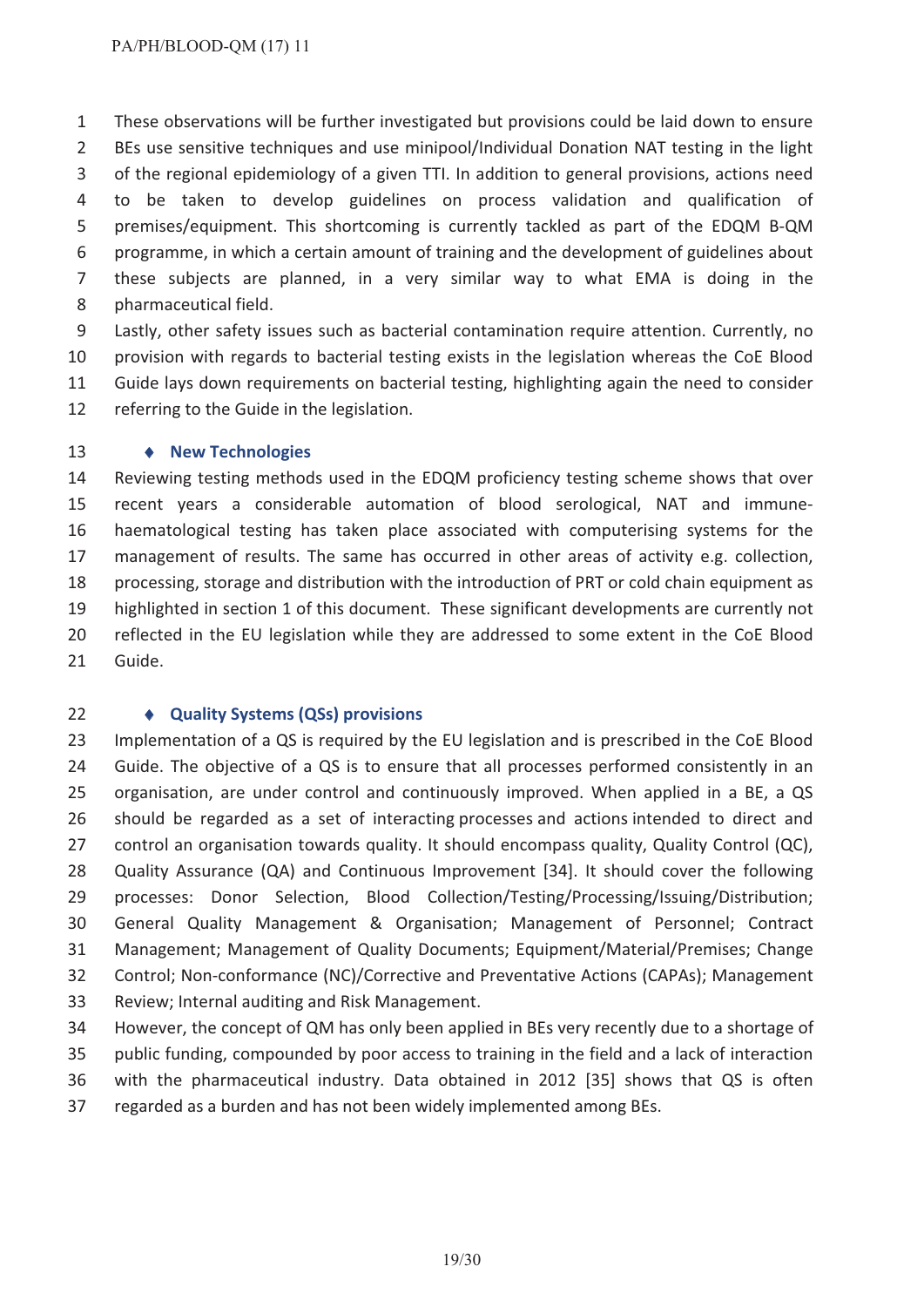The concept of quality has evolved greatly over the last decade, which might partly explain the situation. BEs are still working in a reactive environment which is driven by the implementation of a Quality Assurance (QA) based system, whereas nowadays the implementation of Quality Management (QM) has become the standard.

 To implement QS, until recently European BEs were most commonly using the following standards and guidelines [35]:

- 7 The CoE Blood Guide;
- 8 ISO 9001:
- 9 ISO 15189;
- 10 EU Good Manufacturing Practice (GMP).

 While all these standards are useful for the implementation of a QS, they are very different in their content and scope. In addition, with the exception of the CoE Blood Guide, they do not specifically target BEs. Approaches taken in this field also vary from one country to another and even within the same country. It has been observed that many European BEs focus only on the quality of their product, i.e. defining quality purely as the degree to which component characteristics fulfil requirements. The lack of a harmonised European approach renders the implementation of a QS a tremendous challenge and in particular for those BEs 18 that provide plasma to the industry.

 In a more recent survey [14] the EDQM examined the current level of implementation of QS in European BEs. From this survey it can be concluded that the EU legislation has been effective in levelling off/improving the QS of EU and non-EU countries using the EU blood legislation. However, harmonisation is still required in various areas. In addition, other data from the same survey have highlighted that BEs were predominantly encountering problems in implementing management and continuous improvement processes. This situation can be attributed to the fact that the EU legislation is essentially quality and product- oriented rather than QM oriented. This was also confirmed through the audits performed by the EDQM. The majority of the non-conformities found were indeed related to management and continuous improvement requirements which shows that systems are still QA based. More specifically, non-conformities related very often to the disinfection of the venepuncture site, management of the cold chain, validation/qualification of assays/equipment, risk management, thus underlying shortcomings with regards to the implementation of certain quality provisions laid down in the legislation. The extent to which requirements are implemented and technologies and processes validated, vary considerably from one BE to another. These shortcomings cannot be addressed in the EU legislation. The development of high-level guidance and training, as EDQM is doing, is thus needed and is to be given the same status as is given to EMA guidance.

 In addition, it is likely that the implementation of the recently developed GPG within Europe will help BEs to better implement management and continuous processes and switch from QA to a QM oriented system. For this reason, the GPG should substitute Directive 2005/62/EC and QS requirements laid down in the Mother Directive.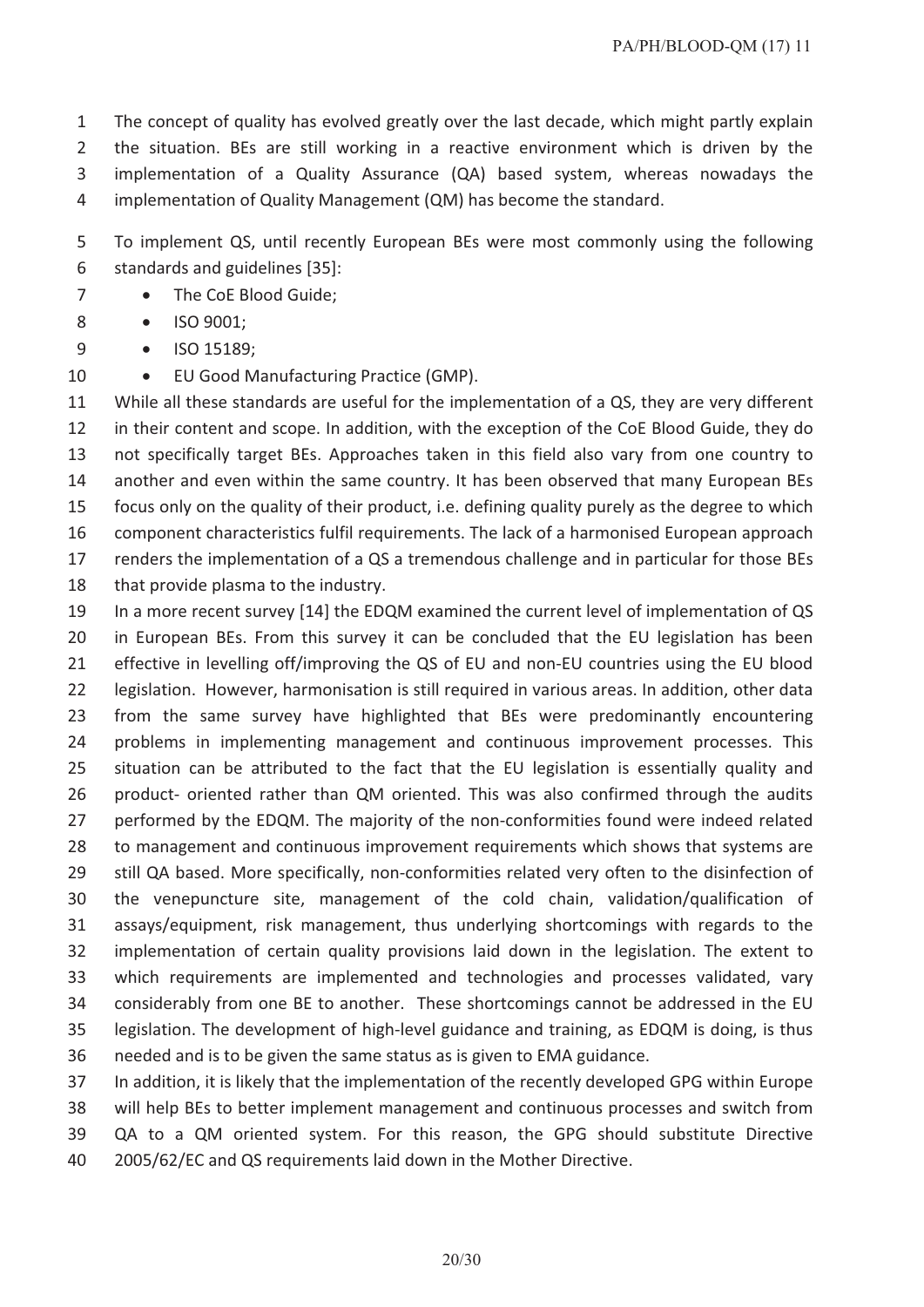- Given the increasing relevance of QMS, the complexity of the activities undertaken and the
- 2 difficulties in implementing all standards applicable in this field, the extent to which QS
- requirements are to be applied is to be tackled in specific guidelines such as the EDQM is
- currently doing within the B-QM activity.

# **2.1.4. Underpinning principles and their implementation**

### **2.1.4.1. Self Sufficiency**

 As highlighted in the first part of this report, plasma self-sufficiency is currently becoming a growing concern. Although the EU legislation is calling for plasma self-sufficiency in its preamble, there is ongoing concern about the dependency on US plasma obtained from paid donors for the production of PDMPs, and its potential consequences. The provision laid down in the legislation had indeed led to negative unintended effects due to its incompatibility with the EU internal market and procurement prerogatives. Indeed, PDMPs are considered as goods and on this basis, the provisions of the TFUE with regard to the internal market are superseding the prerogative of achieving a high level of public health safety.

 As highlighted in a EDQM survey [14], a large volume of recovered plasma is discarded. BEs reported that often plasma does not meet the quality or the safety requirements (for instance, the requirement imposed by fractionators in the Plasma Master File (PMF), as a result of non-compliant epidemiological data) and as a consequence is not suitable for manufacture. This information matches the information collected from BEs during audits performed by the EDQM. There is thus the need to pursue operational quality programmes such as the B-QM programme to help BEs raise standards to allow recovered plasma to be used for fractionation and increase access to fractionation facilities.

22 Additional reflection is needed, and actions are required in order to explore ways to achieve EU self-sufficiency; e.g. the legal status of Substances of Human Origin (SoHo) should be revisited, and domestic fractionation for national use, currently hindered by the EU procurement law, should be allowed on public health grounds.

### **2.1.4.2. VNRBD**

 From the various surveys performed within the EU countries [14], [19], it can be concluded that MSs have widely endorsed the VNRBD concept. Despite this, a broad range of incentives are in use in the EU and provisions in place to regulate VNRBD are not fully harmonised. The VNRBD concept is promoted by a plethora of organisations, in particular the CoE and the World Health Organisation (WHO). Its scientific and ethical relevance has been well established. Nonetheless, clarification of the concept as well as defining incentives that are scientifically and ethically acceptable and compatible with altruistic behaviour is urgently needed. Recent studies have demonstrated that some incentives may be considered ethically acceptable [36], [37].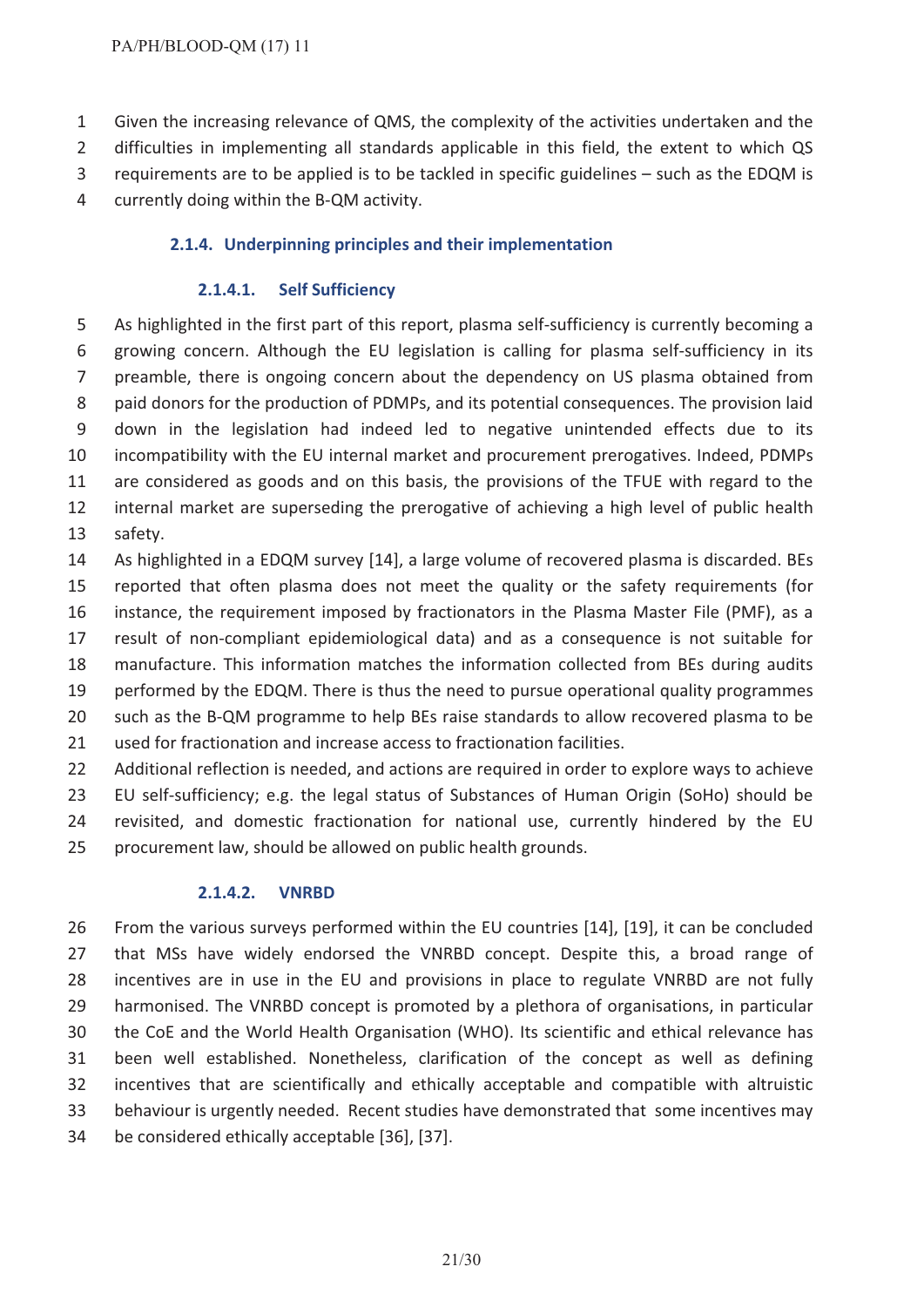Furthermore, the effect of each type of incentive is also to be scrutinised in the light of

- current and potential, new epidemiological situations and safety measures adopted by MS.
- Besides patient safety and ethical considerations, the risk for the donor (e.g. high frequency
- donation due to inappropriate incentive) and the socio-economic situation of the country
- should be evaluated so that donors are not exploited. Finally, over-cautious measures
- should be avoided to prevent the supply of blood components being impacted, especially in
- a time where the attitude of donors towards donation is changing blood donation tends to
- be perceived as a right rather than an altruistic behaviour.
- With a view to joining efforts and having a convergent approach, consideration should be given to the current work performed by the CoE Committee on Bioethics (DH-BIO).
- It is worth mentioning that for instance VNRBD is formulated as a non-legally binding
- statement in the recitals of the Directive. In the substantive part of the Directive under
- article 20(1) MSs are only 'encouraged' rather than required to 'take all necessary
- measures' to ensure that 'blood and blood components are as far as possible provided
- from' VNRBD. In preparation for a possible revision of the Directive, the proposal to adopt
- VNRBD as a legally binding requirement should receive careful consideration.

# **2.2.Coherence with other legislation**

Besides the need to clarify the legal status of SoHO (i.e. good versus public health resource),

- better coherence between the blood legislation and the legislation listed below is needed.
- A brief gap analysis is provided below:

| 20 | <b>Tissue and Cells Directives</b>                                                   |
|----|--------------------------------------------------------------------------------------|
| 21 | <b>Structure</b>                                                                     |
| 22 | The structure is slightly different;<br>$\bullet$                                    |
| 23 | <b>Definitions</b>                                                                   |
| 24 | Additional terms are defined;<br>$\bullet$                                           |
| 25 | <b>Regulatory borderlines</b>                                                        |
| 26 | Absence of regulation for borderline products (e.g. PRP, eye drop)                   |
| 27 | Oversight provisions -inspections and authorisation                                  |
| 28 | Tests are to be performed by 'qualified laboratories accredited,<br>$\bullet$        |
| 29 | designated, authorised or licensed by the competent authority' in                    |
| 30 | contrast to blood laboratories;                                                      |
| 31 | Provision of information on results of inspections and control measures<br>$\bullet$ |
| 32 | upon request of a MS or the Commission is possible;                                  |
| 33 | Guidelines are to be established concerning the conditions of the<br>$\bullet$       |
| 34 | inspections and control measures, and on the training and qualification              |
| 35 | of the officials involved in order to reach a consistent level of                    |
| 36 | competence and performance;                                                          |
| 37 | <b>Donor selection provisions</b>                                                    |
| 38 | Donor selection provisions are diverging;<br>$\bullet$                               |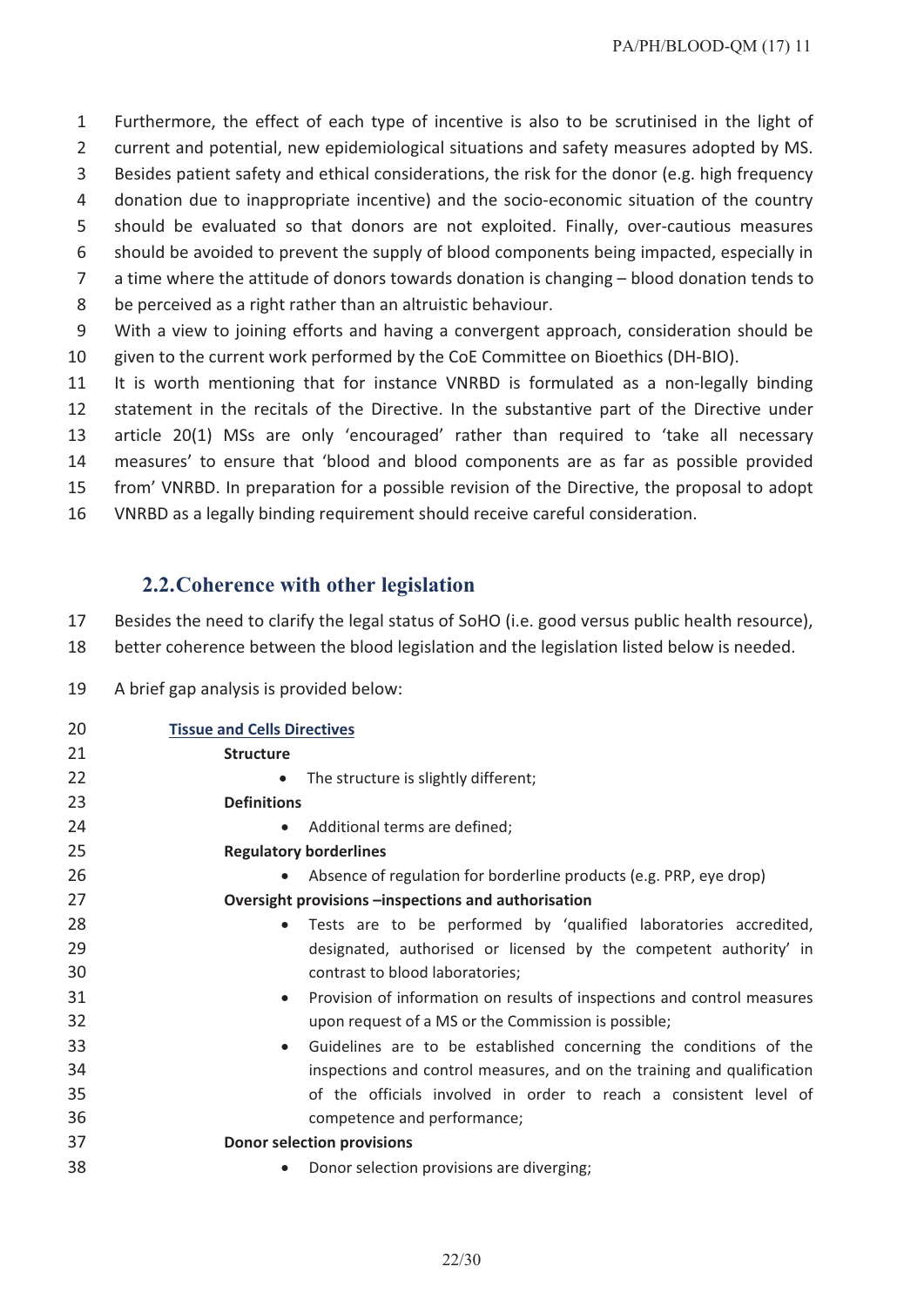| $\mathbf 1$    | Blood establishment or hospital blood bank provisions                                          |
|----------------|------------------------------------------------------------------------------------------------|
| $\overline{2}$ | Provisions for quality are more quality management oriented whereas                            |
| 3              | they are more quality assurance oriented in the blood legislation;                             |
| 4              | Manufacturing standards are diverging;                                                         |
| 5              | <b>Other</b>                                                                                   |
| 6              | Donor consent and export/import of TC is addressed whereas this is not<br>$\bullet$            |
| 7              | the case in the Blood legislation;                                                             |
| 8              | VNRBD is addressed in a different manner;                                                      |
| 9              | <b>Pharmaceutical legislation</b>                                                              |
| 10             | There are some inconsistencies between the Blood and pharmaceutical EU legislation with        |
| 11             | regards to the regulation of plasma processing and the definition of an industrial process.    |
| 12             |                                                                                                |
| 13             | <b>Communicable disease</b>                                                                    |
| 14             | Absence of reference to the communicable disease legislation in the SoHO legislation and to    |
| 15             | what extent the communicable disease legislation is applicable in the field of SoHO;           |
| 16             | Definitions for new TTI based on the communicable legislation are not foreseen.                |
| 17             | <b>Data Protection legislation</b>                                                             |
| 18             | Absence of reference to the new data protection legislation and to what extent the new         |
| 19             | data protection legislation is applicable in the field of SoHO;                                |
| 20             | <b>Medical devices legislation</b>                                                             |
| 21             | Absence of reference to the new medical devices legislation and to what extent the             |
| 22             | legislation is applicable in the field, especially when it comes to a medical device vigilance |
| 23             | alert applicable to the SoHO field and its reporting.                                          |
| 24             | <b>Cross-border healthcare Directive</b>                                                       |
| 25             | Absence of reference to the cross-border directive and to what extent the legislation is       |
| 26             | applicable in the field;                                                                       |
| 27             | <b>EU charter on fundamental rights</b>                                                        |
| 28             | The prohibition on making the human body and its parts as such a source of financial gain, as  |
| 29             | laid down in article 3 of the EU charter, is not coherent with article 20 of the Mother        |
| 30             | Directive, which only encourages voluntary unpaid donations.                                   |
| 31             |                                                                                                |
| 32             | With a view to avoiding litigation cases and facilitating the ruling of court cases, better    |
| 33             | coherence is needed and a better delineation of the scope of the above-mentioned               |

legislation in the field of SoHO is also needed.

# **2.3. EU Added Value**

 The EU blood legislation has undeniably created added value. The EU legislation stimulated work sharing, networking and the creation of EU projects and thus has accelerated what

would not have been achieved at national level.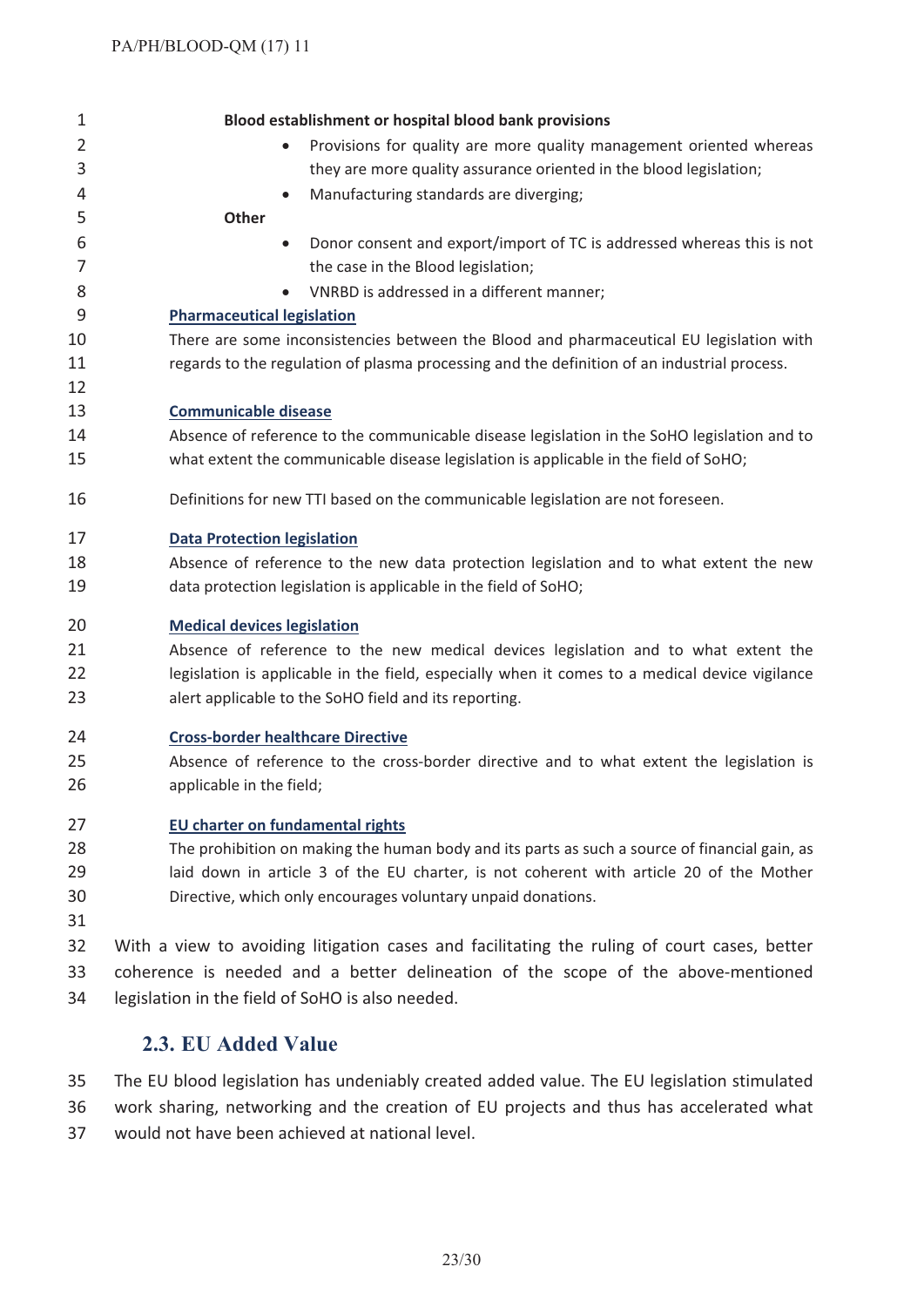- 1 Work sharing and networking has at the same time led to a lack of convergence of projects.
- 2 In this respect a better definition of the governance of key stakeholders in the field of blood
- 3 would be welcome to avoid duplication and to make best use of resources.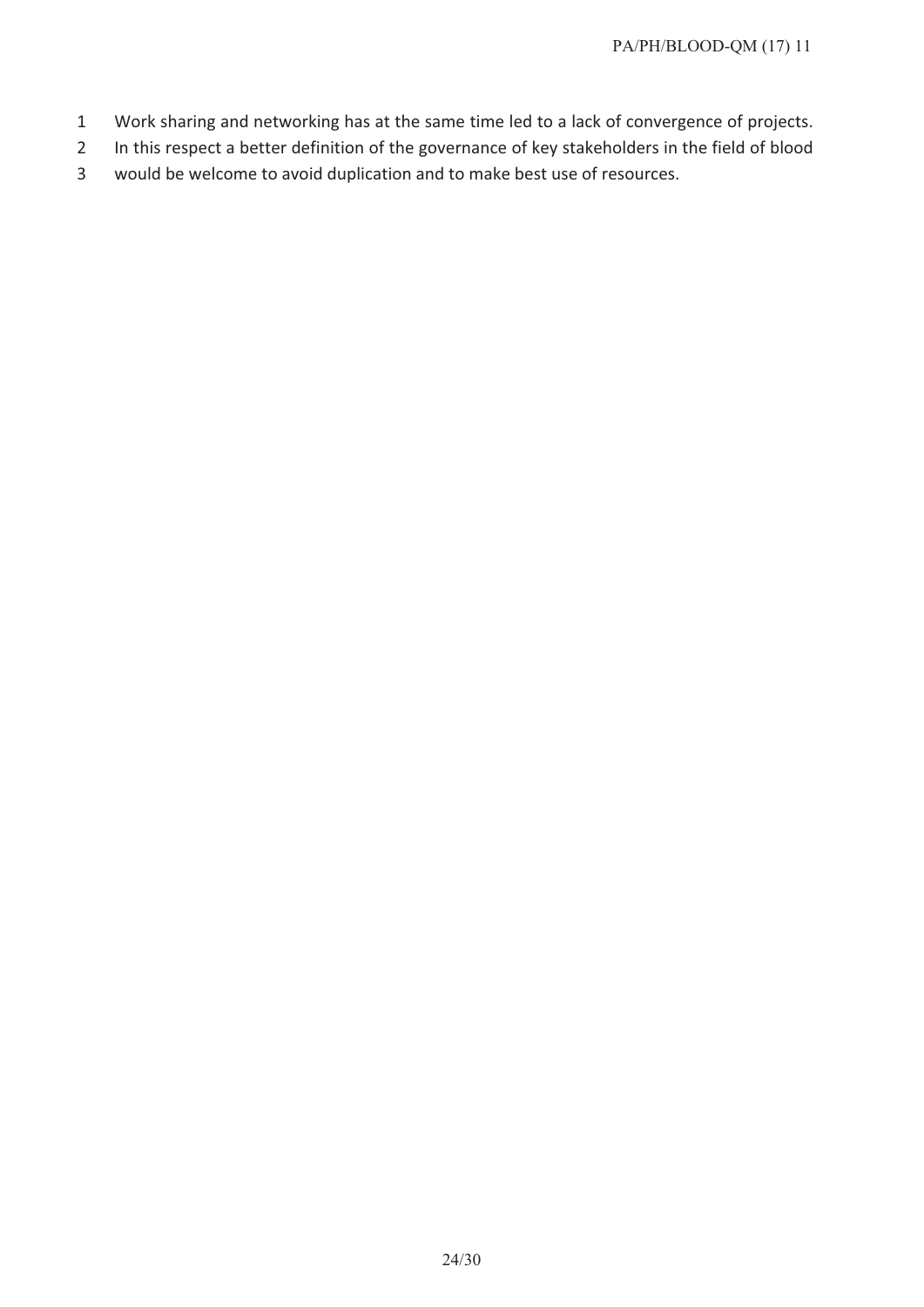# **3. Conclusions**

- The results obtained from EDQM activities combined with desk research demonstrate that the current legislation in the field of blood transfusion requires careful scrutiny as this sector is currently facing many socio-economic, ethical, scientific and technical challenges.
- 
- The implementation of the EU blood legislation has definitely contributed to improving the
- safety and quality of blood components within the EU and beyond, and consequently met its initial objective. Its scope remains valid, even though it is still not clear under which legal
- framework some so far qualified borderline products fall.
- The evaluation of the effectiveness of the technical provisions of blood legislation shows
- that these provisions have been very much patient- and product-oriented and have not kept
- pace with latest developments in the field. As a consequence, over time some aspects such
- as donor safety have been overlooked, which has negatively affected donor management.
- In addition, a number of provisions are subject to interpretation or their extent is not
- adequately delineated, preventing their adequate implementation.
- Safety measures have multiplied based around the precautionary principle without any thought on their cost-effectiveness and their degree of impact on the risks.
- QSs have been implemented although they remain quality- rather than QM- oriented.
- The EU internal market prerogatives have hindered the achievement of an EU self-
- sufficiency in particular for plasma used for the production PDMPs making the EU largely
- dependent on US plasma. While the VNRBD or VUD concept is well endorsed by almost all
- EU MSs, its practical endorsement greatly varies between MSs
- Finally, due to its rigid framework, the EU blood legislation has not been able to keep pace
- with the latest scientific and technical developments.
- 23 The evaluation thus reveals that a reshaping of the EU legislation in the light of current and upcoming trends and challenges in the blood sector is needed:
- First of all, a switch of the objective of the legislation towards harmonisation should be considered with a view to implementing an equivalent level of safety across the EU;
- The terminology or wording employed should become unambiguous in order to reach a common understanding. Harmonisation of definitions across key stakeholders is also recommended;
- Evidence-based donor eligibility criteria combined with donor protection would prevent unnecessary deferrals and ensure appropriate donor management;
- A risk-based and cost-effective approach rather than a precautionary based approach should form the basis of a new legislation.
- With the objective of ensuring that EU legislation remains evidence-based and continuously reflects latest scientific and technical developments, the adoption of the CoE Blood Guide, as a dynamic reference in the legislation, is proposed.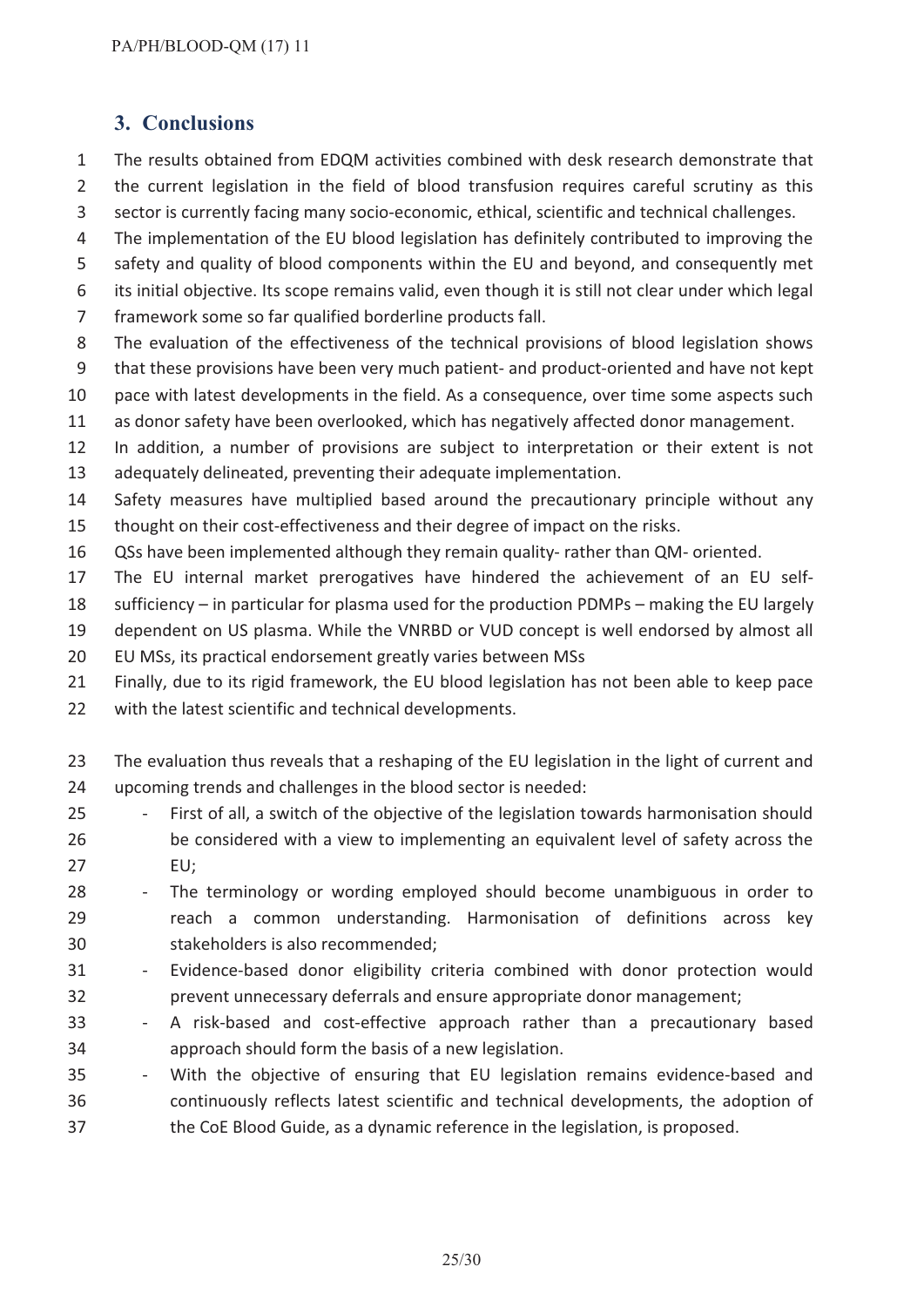- 1 To ensure a proper delineation of the extent to which technical requirements are to be implemented and to standardise their implementation, development of high- level guidelines is needed; for example those developed under the EDQM B-QM programme could be recognised;
- Conduct of operational projects such the EDQM B-PTS and B-QM programmes with a view to harmonising practices and developing evidence- and risk-based guidelines should be continued;
- The incorporation of the CoE Blood Guide together with the development of high- level guidelines would have beneficial impact on the sharing of uniform good practices, and could help to increase the plasma supply and decrease plasma wastage.
- 12 The inspection procedures should be harmonised in MSs to instil greater confidence in BEs and facilitate cross-border exchanges;
- 14 Barriers that prevent EU self-sufficiency should be identified and ways to achieve it enforced. Scrutiny of the real need in PDMPs through 'Patient PDMPs Management' projects, such as the EDQM Wildbad Kreuth initiatives, could be explored together with the development of strategic independence and diversification of the supply chain;
- VNRBD should continue to be an underpinning concept but its practical implementation requires better delineation in the light of current ethical, epidemiological and societal challenges.
- Cost-effectiveness analysis and risk-based approaches should underpin the new legislation to facilitate and encourage MSs to opt for the most adequate safety measures.
- o Diverging policies should not necessarily result in diverging component quality but to equivalent residual risk.
- **b 27** o Thus the concept of 'equivalent measures' should underpin the new blood legislation to facilitate import/export of components and following the cross-border directive.
- Better coherence and delineation of the scope of EU transversal legislation within the SoHO legislation is required;
- Convergence of projects undertaken by key stakeholders and delineation of their responsibilities and governance would avoid duplication and allow best use of resources.
- A satisfactory, safe supply of blood components and plasma for the production of PDMPs needs to be guaranteed through an evidence-based, risk-based and flexible EU legislation.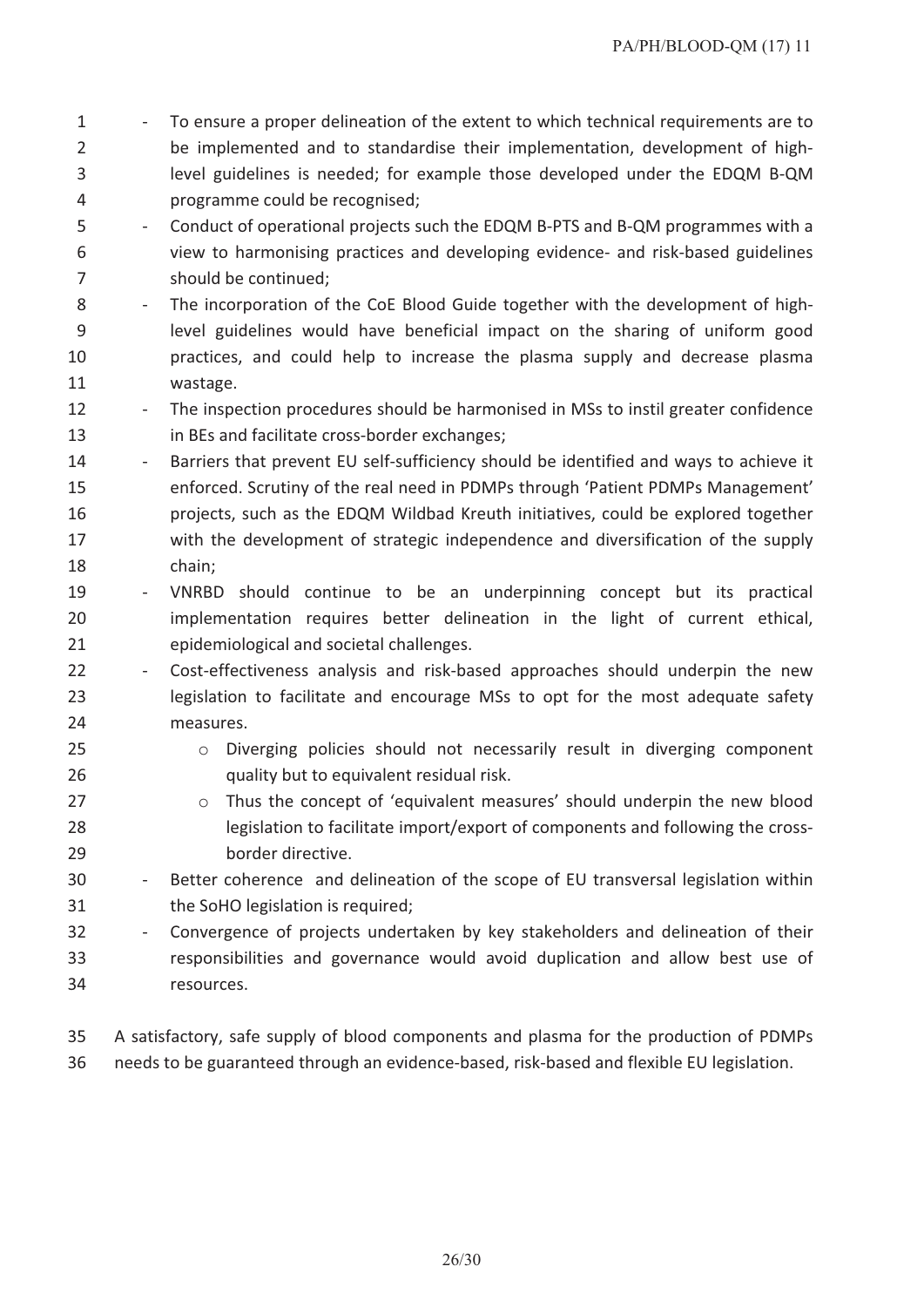# **Author**

- **Marie-Laure HECQUET,** Scientific Officer, Department of Biological Standardisation, OMCL
- Network & HealthCare, European Directorate for the Quality of Medicines and HealthCare,
- Council of Europe.

# **Contributors**

- **Karl-Heinz Buchheit,** Head of Department, Department of Biological Standardisation, OMCL
- Network & HealthCare, European Directorate for the Quality of Medicines and HealthCare,
- Council of Europe.
- **Filip Trajkovski and Antoine Malherme**, trainees, Department of Biological standardisation
- OMCL Network & HealthCare, European Directorate for the Quality of Medicines and HealthCare, Council of Europe.
- **Mike Wraith**, proof-reader, European Directorate for the Quality of Medicines and
- HealthCare
- **The members of the B-PTS Advisory Group (alphabetical order):**
- M. Chudy (PEI, DE),
- G. Pisani (ISS, IT),
- S. Pupella (CNS, IT),
- D. Sondag-Thull (BRC, BE),
- M. Tomicic (CITM, HR).

# **The members of the B-QM Working Group (alphabetical order):**

- A. Aquilina (NBTS, MT),
- B. Bégué (EFS, FR),
- J. Ceulemans (HBRC, B),
- A. Dobrota-Mirella (BTC, RO),
- V. Kiuru (FRCBS, FI),
- L. Mitevska (NITM, FYROM),
- B. Rothe (KW, DE),
- M. v. Roosmalen (Sanquin, NL),
- M. Pisacka (IHBT, CZ),
- S. Vardy (NHSBT, UK).
- Authorship contribution: MLH drafted the text. All the others reviewed the text and
- provided thoughts and input. The present document reflects a common view of the experts.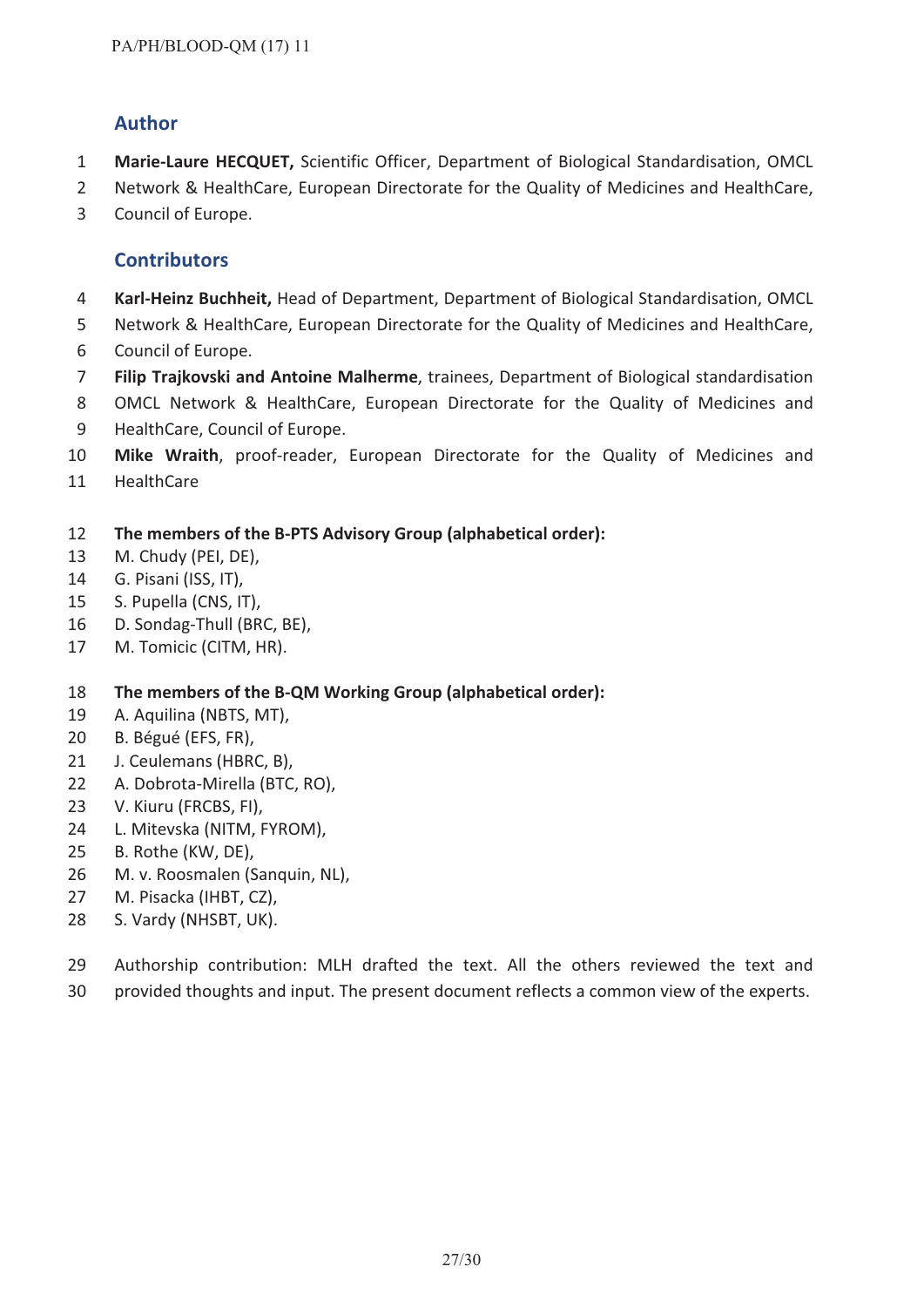# **References**

- [1] Creative Ceutical, revised by the European Commission, 'An EU-wide overview of the market of blood, blood components and plasma derivatives focusing on their availability for patients Creative Ceutical Report', 2014.
- [2] M. P. Janssen and G. Rautmann, 'The collection, testing and use of blood and blood components in Europe, 2014 report', Council of Europe, 2014.
- [3] A. Hofmann *et al.*, 'Building national programmes of Patient Blood Management (PBM) in the EU - A Guide for Health Authorities'. Publications Office of the European Union, 2017.
- [4] H. Gombotz, A. Hofmann, A. Nørgaard, and P. Kastner, 'Building national programmes of Patient Blood Management (PBM) in the EU - A Practical Implementation Guide for Hospitals'. Publications Office of the European Union, 2017.
- [5] G. Follea, 'The PaBloE (Patient Blood Management in Europe) project', *Transfus. Clin. Biol.*, vol. 22, no. 4, p. 193, Sep. 2015.
- [6] AABB, 'Patient Blood Management, AABB'. [Online]. Available: http://www.aabb.org/pbm/Pages/default.aspx. [Accessed: 11-Aug-2017].
- [7] A. Greinacher, K. Fendrich, and W. Hoffmann, 'Demographic Changes: The Impact for Safe Blood Supply', *Transfus. Med. Hemotherapy*, vol. 37, no. 3, pp. 141–148, Jun. 2010.
- [8] K. Fendrich and W. Hoffmann, 'More than just aging societies: the demographic change has an impact on actual numbers of patients', *J. Public Health*, vol. 15, no. 5, pp. 345– 351, Oct. 2007.
- [9] S. Laperche, 'Blood safety and nucleic acid testing in Europe', *Eurosurveillance*, vol. 10, no. 2, Feb. 2005.
- [10] European Union, *Directive 2002/98/EC of the European Parliament and of the Council of 27 January 2003 setting standards of quality and safety for the collection, testing, processing, storage and distribu- tion of human blood and blood componentsand amending Directive 2001/83/EC*, vol. L33. 2003, pp. 30–40.
- [11] The Marketing Research Bureau, Inc., 'Blood Collection & Transfusion A Global Perspective 2014', 2014.
- [12] The Marketing Research Bureau, Inc., 'The Plasma Proteins Market in Europe 2014', 2014.
- [13] The Marketing Research Bureau, Inc., 'Forecast of the Global Immunoglobulin (IgG) Market 2023', 2014.
- [14] 'B-QM Survey, unpublished data', 2015.
- [15] R. M. Titmuss, *The Gift Relationship: From Human Blood to Social Policy*. Pantheon Books, 1971.
- [16] G. F. Grady, T. C. Chalmers, and The Boston Inter-Hospital Liver Group, 'Risk of Post- Transfusion Viral Hepatitis', *N. Engl. J. Med.*, vol. 271, no. 7, pp. 337–342, Aug. 1964.
- [17] Council of Europe, *Recommendation No R(95)14 of the Committee of Ministers to member states on the protection of the health of donors and recipients in the area of blood transfusion*. .
- [18] Council of Europe, *European Treaty Series - No. 164 - Convention for the Protection of Human Rights and Dignity of the Human Being with regard to the Application of Biology and Medicine: Convention on Human Rights and Biomedicine*. 1997.
- [19] European Commission, 'Commission Staff Working Document on the implementation of the principle of voluntary and unpaid donation for human blood and blood
	- 28/30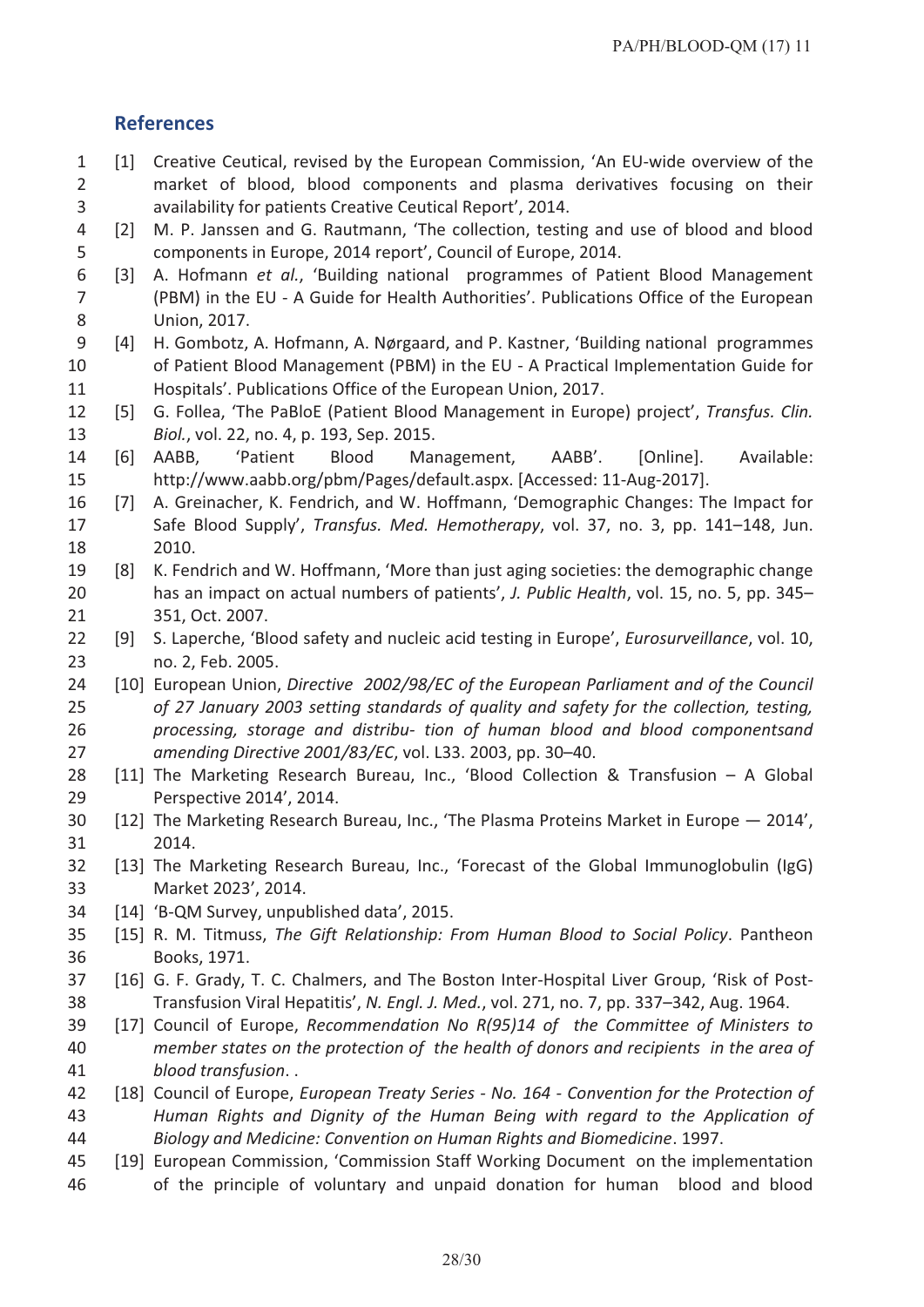components as foreseen in Directive 2002/98/EC on setting standards of quality and safety for the collection, testing, processing, storage and distribution of human blood and blood components and amending Directive 2001/83/EC - SWD (2016) 130 final'. European Commission, 21-Apr-2016.

 [20] European Commission, 'Commission Staff Working Document on the application of Directive 2002/98/EC on setting standards of quality and safety for the collection, testing, processing, storage and distribution of human blood and blood components and amending Directive 2001/83/EC - SWD (2016) 129 final'. European Commission, 21-Apr-2016.

- [21] *Directive 2011/24/EU of the European Parliament and the Council of 9 March 2011 on the application of patients' rights in cross-border healthcare*, vol. L88. 2011, pp. 45–65.
- [22] European Union, *Commission Directive 2004/33/EC of 22 March 2004 implementing Directive 2002/98/EC of the European Parliament and of the Council as regards certain technical requirements for blood and blood components*, vol. L 91. 2004, pp. 25–39.
- [23] European Union, *Commission Directive 2005/62/EC of 30 September 2005 implementing Directive 2002/98/EC of the European Parliament and of the Council as regards Community standards and specifications relating to a quality system for blood establishments*, vol. L 256. 2005, pp. 41–48.
- [24] H. Kamel *et al.*, 'Delayed adverse reactions to blood donation', *Transfusion (Paris)*, vol. 50, no. 3, pp. 556–565, Mar. 2010.
- [25] B. H. Newman, 'Management of Young Blood Donors', *Transfus. Med. Hemotherapy*, vol. 41, no. 4, pp. 284–295, Jul. 2014.
- [26] R. G. Cable *et al.*, 'Iron deficiency in blood donors: the REDS-II Donor Iron Status Evaluation (RISE) study', *Transfusion (Paris)*, vol. 52, no. 4, pp. 702–711, Apr. 2012.
- [27] G. Edgren *et al.*, 'Donation frequency, iron loss, and risk of cancer among blood donors', *J. Natl. Cancer Inst.*, vol. 100, no. 8, pp. 572–579, Apr. 2008.
- [28] R. Laub, S. Baurin, D. Timmerman, T. Branckaert, and P. Strengers, 'Specific protein content of pools of plasma for fractionation from different sources: impact of frequency of donations', *Vox Sang.*, vol. 99, no. 3, pp. 220–231, Oct. 2010.
- [29] J. Pink, 'Sustainable and Safe Plasmapheresis', European Directorate for the Quality of Medicines and HealthCare/Council of Europe, PA/PH/TS (16) 37R, 2016.
- [30] European Commission, 'Mapping of More Stringent Blood Donor Testing Requirements – 2015 – Overview'. European Commission, 2015.
- [31] European Commission, 'Competent Authorities on Substances of Human Origin Expert Group (CASoHO E01718) Meeting of the Competent Authorities on Blood and Blood Components 11-12 November 2015'. European Commission, 2015.
- [32] B. A. Borkent-Raven, M. P. Janssen, C. L. van der Poel, G. J. Bonsel, and B. A. van Hout, 'Cost-effectiveness of additional blood screening tests in the Netherlands', *Transfusion (Paris)*, vol. 52, no. 3, pp. 478–488, Mar. 2012.
- [33] M. P. Busch, 'Should HBV DNA NAT replace HBsAg and/or anti-HBc screening of blood donors?', *Transfus. Clin. Biol. J. Soc. Francaise Transfus. Sang.*, vol. 11, no. 1, pp. 26–32, Feb. 2004.
- [34] European Directorate for Quality of Medicines and HealthCare (EDQM)/Council of Europe, 'Good Practice Guidelines for Blood Establishments and Hospital Blood Banks', 2017.
- [35] 'B-QM Survey', 2012.